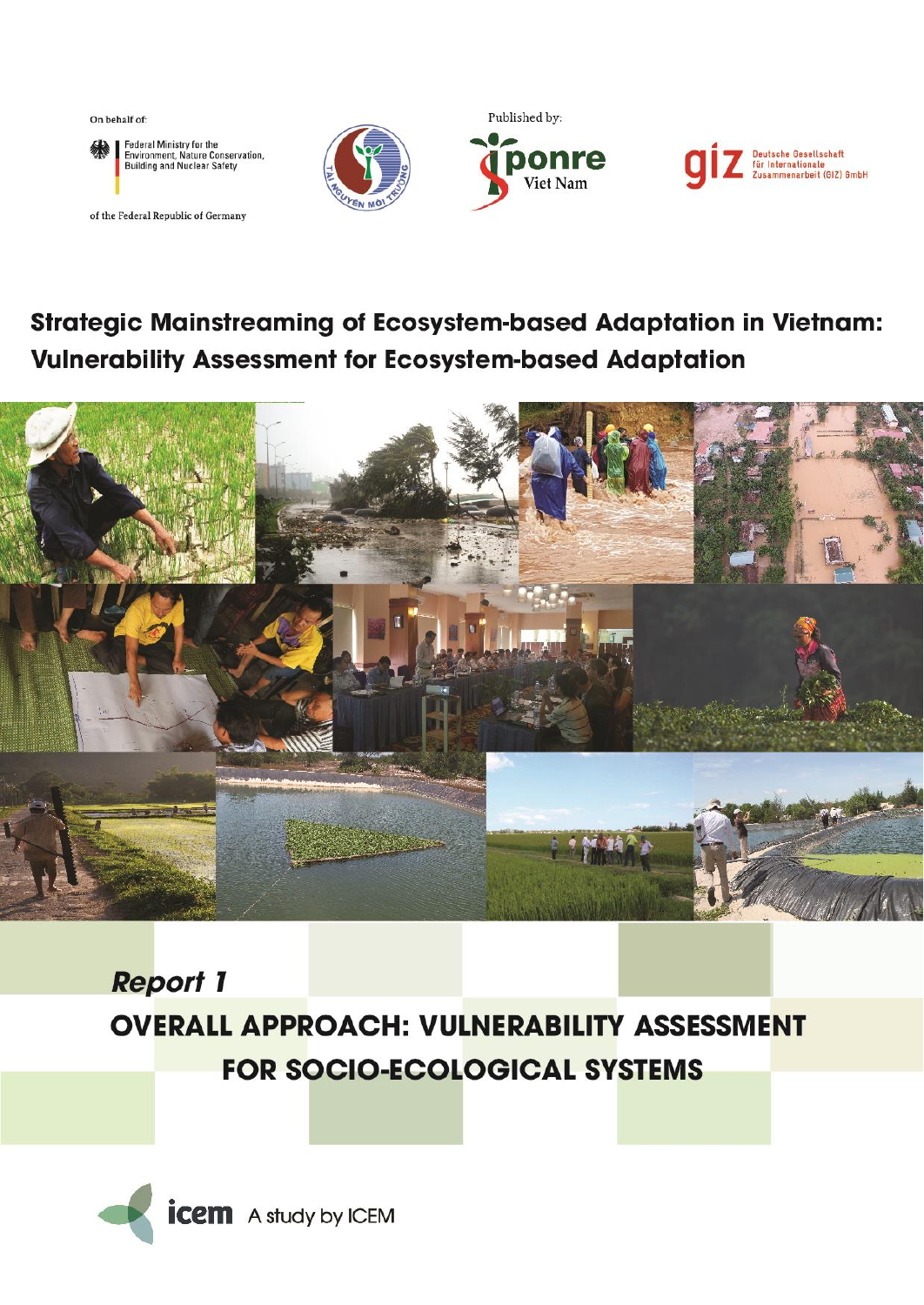#### IMPRINT

#### Published by

Institute of Strategy and Policy on Natural Resources and Environment (ISPONRE) 479 Hoang Quoc Viet Street, Hanoi, Vietnam E [info@isponre.gov.vn](mailto:info@isponre.gov.vn) I http://isponre.gov.vn

Deutsche Gesellschaft für Internationale Zusammenarbeit (GIZ) GmbH GIZ in Vietnam Strategic Mainstreaming of Ecosystem-based Adaptation in Viet Nam (EbA) 49, Hai Ba Trung, Hanoi, Vietnam E [office.eba@giz.de](mailto:office.eba@giz.de) I [www.giz.de/viet-nam](http://www.giz.de/viet-nam)

International Centre for Environmental Management (ICEM) | Hanoi | Sydney | Kathmandu | Hong Kong | Vientiane | Phnom Penh E [info@icem.com.au](mailto:Mailto:info@icem.com.au) I [icem.com.au](http://icem.com.au/)

#### Responsible editors

Nguyen The Chinh (ISPONRE); Carew-Reid, Jeremy (ICEM); and Wahl, Michael (GIZ)

#### Lead authors

Mackenzie, Catherine and Mather, Robert (ICEM)

#### With contribution of

Benedikter, Simon; Dao Trong Hung; Ho Dac Thai Hoang; Litzenberg, Ivo; Mai Ky Vinh; Mai Van Trinh; Ngo Dang Tri; Ngo Nu Quynh Trang; Nguyen Hoang Duc; Nguyen Huu Hao; Nguyen Thi Ngoc Anh; Nguyen Si Ha; Pham Quynh Huong; Schaefer, Christine; Tran Thi Kim Lien; Tran Thi Thu Ha; and Wahl, Michael

#### Layout

Le Thi Thanh Thuy

#### Photo credit

Copyright © 2016, GIZ

#### On behalf of

The Vietnamese Ministry of Natural Resources and Environment (MONRE) The German Federal Ministry for the Environment, Nature Conservation, Building and Nuclear Safety (BMUB)

Vietnam, December 2016

#### Disclaimer

Contents and views expressed in this publication do not necessarily reflect the views of ISPONRE or GIZ.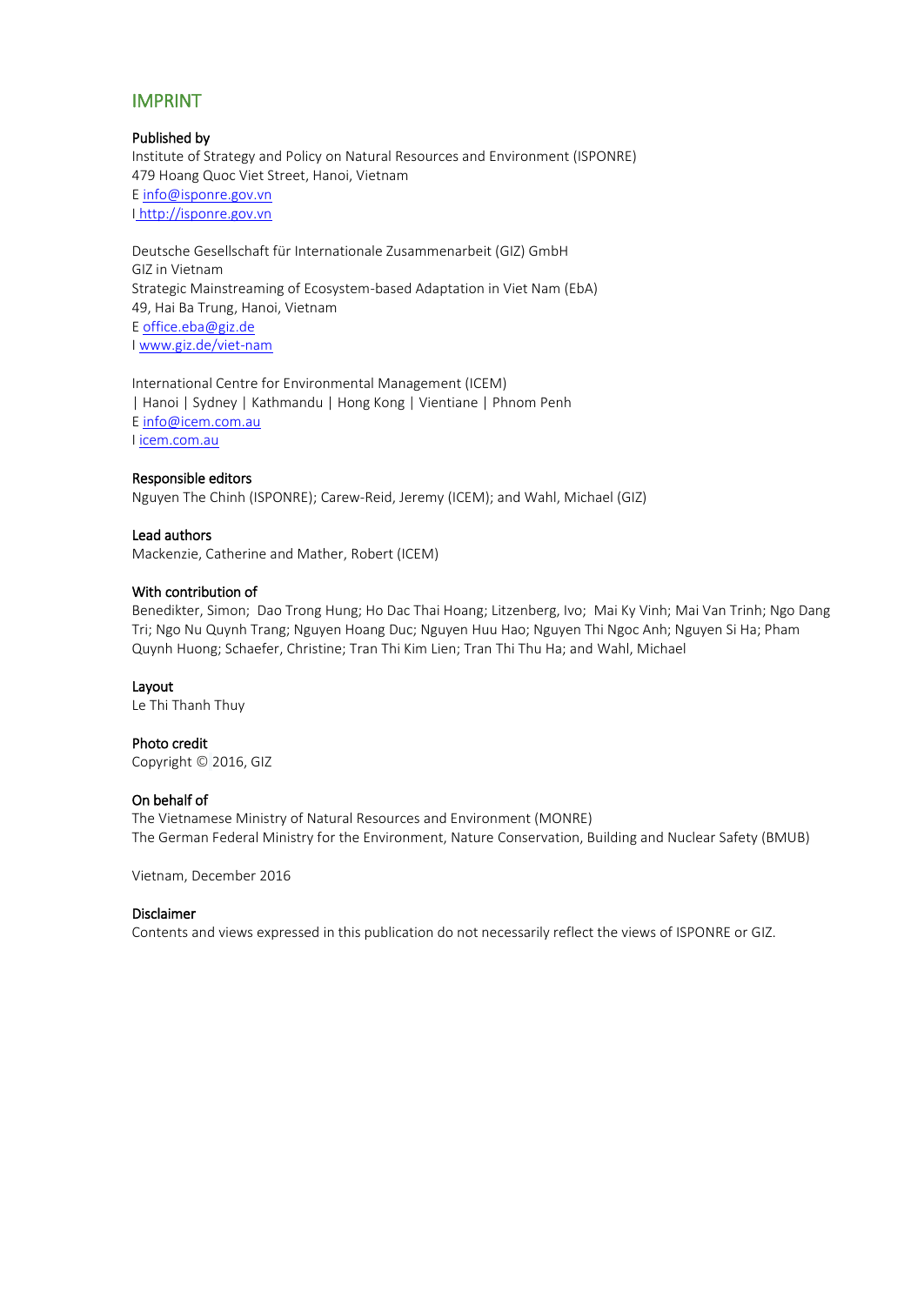## <span id="page-2-0"></span>ABBREVIATIONS

| ADB           | Asian Development Bank                                                      |
|---------------|-----------------------------------------------------------------------------|
| ARCC          | Ares Capital Corporation                                                    |
| <b>CVCA</b>   | Climate Vulnerability and Capacity Assessment                               |
| <b>CCA</b>    | Climate Change Adaptation                                                   |
| <b>CSIRO</b>  | Commonwealth Scientific and Industrial Research Organisation                |
| CBD           | Convention on Biological Diversity                                          |
| CAM           | Climate Change Adaption and Mitigation Methodology                          |
| CREATE        | Climate Resilience Evaluation for Adaptation through Empowerment            |
| CRISTAL       | Community-based Risk Screening tool-Adaptation and Livelihoods              |
| <b>EURAC</b>  | European Academy of Bozen/Bolzano                                           |
| EbA           | Ecosystem-based Adaptation                                                  |
| <b>GIZ</b>    | Gesellschaft für Internationale Zusammenarbeit                              |
| <b>SPONRE</b> | Institute of Strategy and Policy on Natural Resources and Environment       |
| <b>IPCC</b>   | Intergovernmental Panel on Climate Change                                   |
| <b>IUCN</b>   | International Union for Conservation of Nature                              |
| <b>IISD</b>   | International Institute for Sustainable Development                         |
| <b>ICEM</b>   | International Centre for Environmental Management                           |
| KEA           | Key Economic Asset                                                          |
| LMB           | Lower Mekong Basin                                                          |
| <b>MRC</b>    | Mekong River Commission                                                     |
| <b>SEZ</b>    | Special Economic Zone                                                       |
| <b>PES</b>    | Payment for Environmental Service                                           |
| PLI           | Promoting Local Innovation                                                  |
| <b>PRA</b>    | Participatory rural appraisal                                               |
| <b>PROVIA</b> | Programme of Research on Climate Change Vulnerability, Impacts & Adaptation |
| <b>SES</b>    | Socio-Ecological System                                                     |
| <b>TOR</b>    | Term of Reference                                                           |
| <b>TESSA</b>  | Tools for Eco-system Services site-based Assessment                         |
| <b>UNFCCC</b> | United Nations Framework Convention on Climate Change                       |
| <b>USAID</b>  | United States Agency for International Development                          |
| <b>UKCIP</b>  | United Kingdom Climate Impacts Programme                                    |
| VA            | <b>Vulnerability Assessment</b>                                             |
| VASES         | Vulnerability Assessment for Socio-Ecological System                        |
| <b>WWF</b>    | World Wild Fund for Nature                                                  |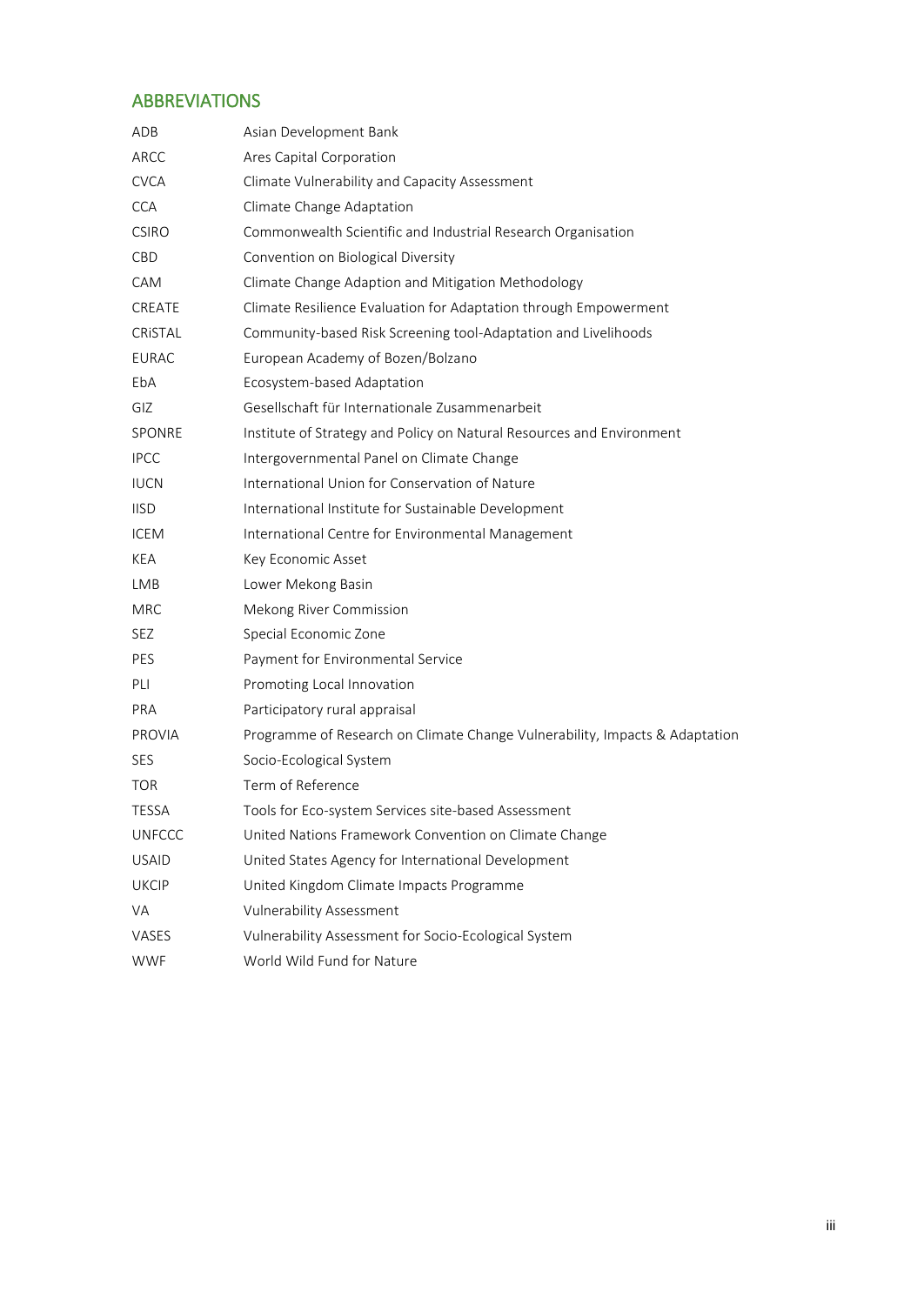## <span id="page-3-0"></span>TABLE OF CONTENTS

| $\mathsf{L}$ |  |
|--------------|--|
|              |  |
|              |  |
|              |  |
|              |  |
|              |  |
|              |  |
|              |  |
|              |  |
|              |  |
|              |  |
|              |  |
|              |  |
|              |  |

## **LIST OF TABLES**

## **LIST OF FIGURES**

<span id="page-3-1"></span>

| Figure 3: Potential impact matrix: the relationship between exposure and sensitivity in determining the degree |  |
|----------------------------------------------------------------------------------------------------------------|--|
| Figure 4: Vulnerability matrix: the relationship between potential impact and adaptive capacity in determining |  |
|                                                                                                                |  |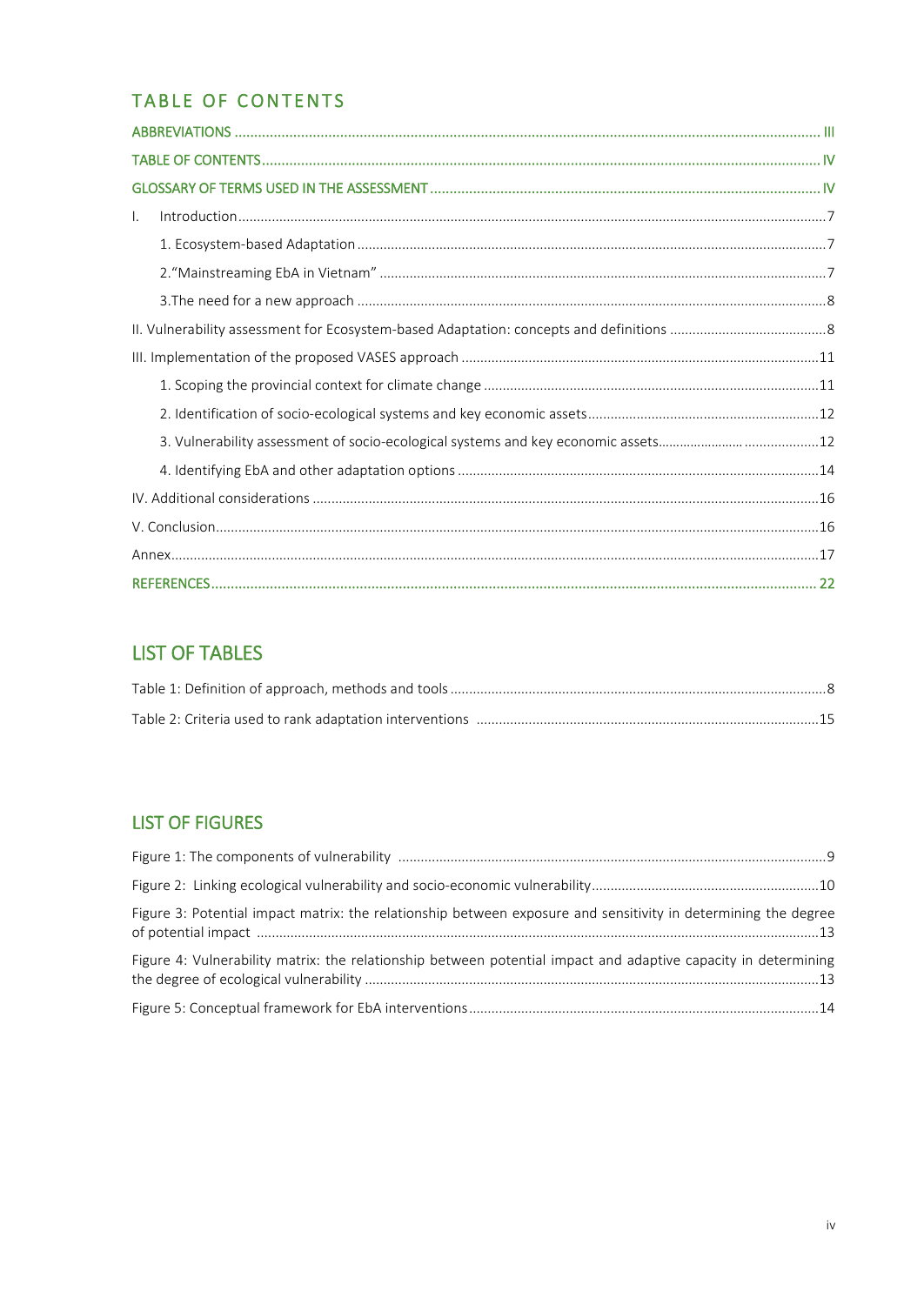#### GLOSSARY OF TERMS USED IN THE ASSESSMENT

Adaptive capacity is the ability of a system to adjust to climate change (including climate variability and extremes) to moderate potential damages, to take advantage of opportunities, or to cope with the consequences (GIZ 2013: 2). Adaptive capacity is also understood in terms of the ability to prepare for a future threat and in the process increase resilience and the ability to recover from the impact (ICEM).

Climate change: Changes in climate over a prolonged time. The IPCC (2011) defines climate change as a change caused by natural internal processes or external forcings, or by persistent anthropogenic changes in the composition of the atmosphere or land use. This definition differs slightly from the UNFCCC definition which only focuses on anthropogenic change referring to climate change as a change of climate that is directly or indirectly caused by anthropogenic forces altering the composition of the atmosphere; and which is in addition to natural climate change. Climate change includes the observed and projected increases or decreases in regional and local temperatures, changes in timing and amount of rainfall, sea level rise etc. (ISPONRE, DONRE, WWF, 2013b).

An ecosystem is a dynamic complex of plant, animal, and microorganism communities and the nonliving environment interacting as a functional unit. Humans are an integral part of ecosystems (MEA 1 2003, 3).

Ecosystem-based Adaption (EbA) is the use of biodiversity and ecosystem services as part of an overall adaption strategy to help people to adapt to the adverse effects of climate change (Convention on Biological Diversity 2009).

Ecosystem services are the benefits people obtain from ecosystems. These include provisioning services such as food and water; regulating services such as regulation of floods, drought, land degradation, and disease; supporting services such as soil formation and nutrient cycling; and cultural services such as recreational, spiritual, religious and other nonmaterial benefits. (MEA 2003, 3)

Exposure is the degree of climate stress on a particular system or species; it is influenced by long-term changes in climate conditions, and by changes in climate variability, including the magnitude and frequency of extreme events (ICEM).

Sensitivity is the degree to which a species or system will be affected by, or responsive to climate change exposure (ICEM).

A social-ecological or socio-ecological system consists of 'a bio-geo-physical' unit and its associated social actors and institutions. Socio-ecological systems are complex and adaptive and delimited by spatial or functional boundaries surrounding particular ecosystems and their problem context (ICEM).

Climate change **impact** (or level of risk) is a function of the level of exposure to climate change induced threats, and the sensitivity of the target assets or system to that exposure (ICEM).

A **climate impact chain** is a general representation of how a given climate stimulus propagates through a system of interest via the direct and indirect impacts it entails. (CIGRASP)

Multi criteria analysis (MCA): a structured approach used to determine overall preferences among different alternative options, where the options accomplish several objectives that may not always complement one another (Department for communities and local government, London 2009). In MCA, desired objectives are specified and corresponding attributes or indicators are identified. The measurement of these indicators is often based on a quantitative analysis (through scoring, ranking, and weighting) of a wide range of qualitative impact categories and criteria. (ISPONRE, DONRE, WWF, 2013a)

Natural farming systems are defined here as the harvesting and use of wild plant and animal species that were once widely distributed throughout the region, and which are now restricted to forested areas both within and outside protected areas. Natural wetland areas are included in this definition. Natural farming systems are closely integrated with other forms of traditional farming systems, providing a range of livelihood activities that complement crop cultivation, livestock husbandry and small scale aquaculture (ICEM).

Non-timber forest products (NTFPs) includes all the materials collected from natural or man-made forests and riverine habitats and used to support local livelihoods. NTFPs include items such as forest and aquatic vegetables, fruit, traditional medicine products, wild animals and aquatic organisms such as fish, molluscs, insects and crustaceans. While the term NTFP implies non-timber items, it does include wood products for home construction, fuel wood and charcoal and handicraft products.<sup>1</sup>

 1 NAFRI, NUoL, SNV (2007) Non-timber forest products in the Lao PDR. A manual of 100 commercial and traditional products. The National Agriculture and Forestry Research Institute, Vientiane, Lao PDR. Quoting Mollot et al (2004)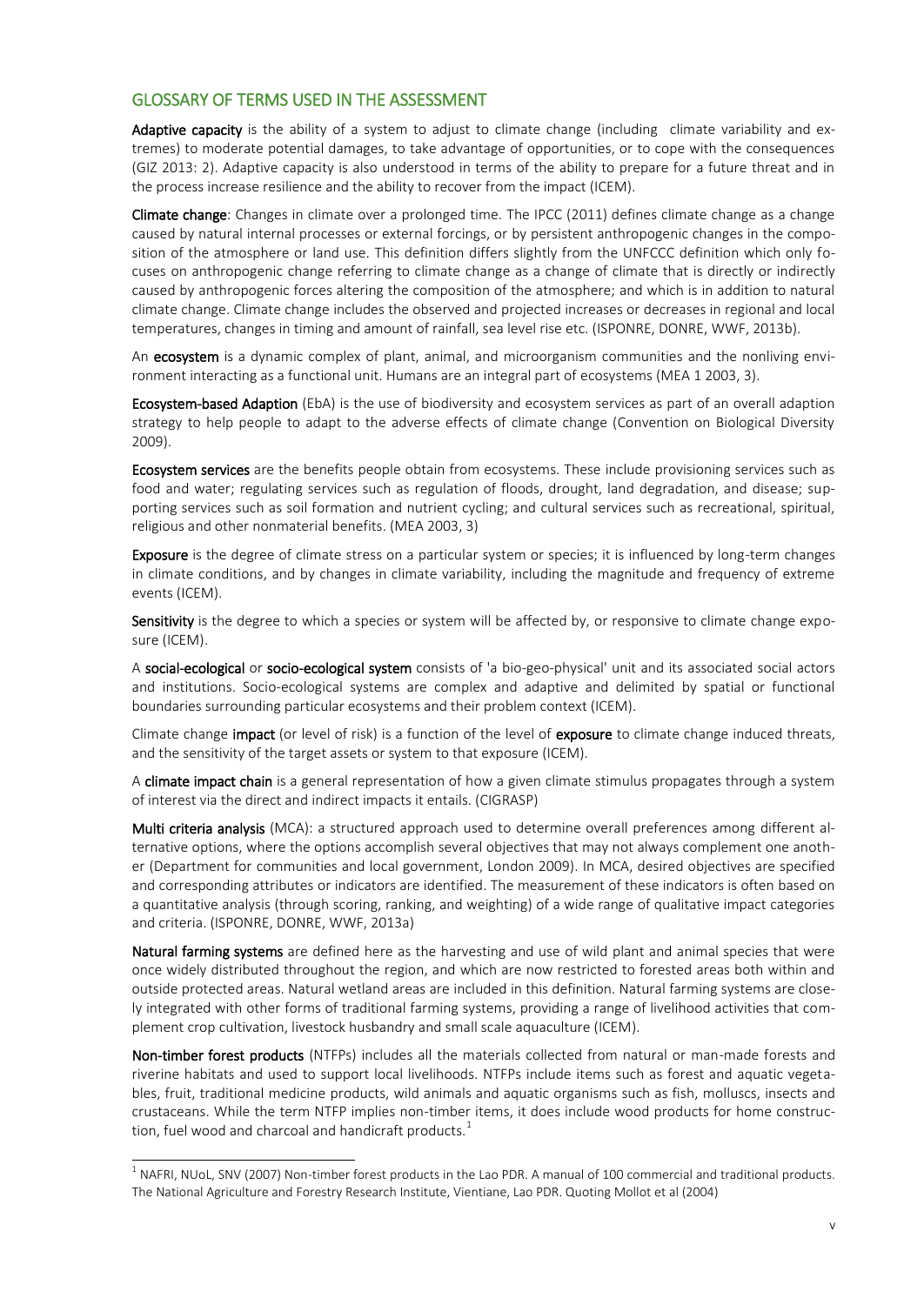Crop wild relatives (CWRs) by comparison are often forgotten by all except the agricultural crop researchers. They do not necessarily have an economic or even subsistence value as do NTFPs. Their importance is as a source of genetic materials for the improvement of existing crops, including the development of resistance to disease and extremes of temperature and drought. CWRs exist side by side with NTFPs in forests and in small patches of unused land.

The region also has a wide range of landraces and relatives of many economic plants which are well-known as the region's exports in the world market, for example, durian, mangosteen, rambutan, jackfruit, and mango. A landrace is a local variety of a domesticated animal or plant species which has developed largely by natural processes, by adaptation to the natural and cultural environment in which it lives. It differs from a formal breed which has been selectively bred deliberately to conform to a particular formal, purebreed standard of traits. Landraces are usually more genetically and physically diverse than formal breeds.

Vulnerability describes the degree to which a system is susceptible to, and unable to cope with, adverse effects of climate change, including climate variability and extremes. Vulnerability is a function of the character, magnitude, and rate of climate change and variation to which a system is exposed, its sensitivity, and its adaptive capacity (Parry et al. 2007 (IPCC). It is a function of the character, magnitude, and rate of climate variation to which a system is exposed, its sensitivity and its adaptive capacity. (GIZ 2013: 2).

<span id="page-5-0"></span>Vulnerability assessments are methods that measure the vulnerability of an exposure unit or system, e.g. the vulnerability of a community or a natural system like watersheds or ecosystems. Vulnerability assessments identify, quantify and prioritize the vulnerabilities of that system. In general, it is possible to distinguish between top-down vulnerability assessments approaches and bottom-up approaches. In integrated approaches elements of both top-down and bottom-up are combined to complement each other. (GIZ 2013: 2). In this particular project we are using Socio-Ecological Systems as the basic unit on which Vulnerability Assessments are conducted.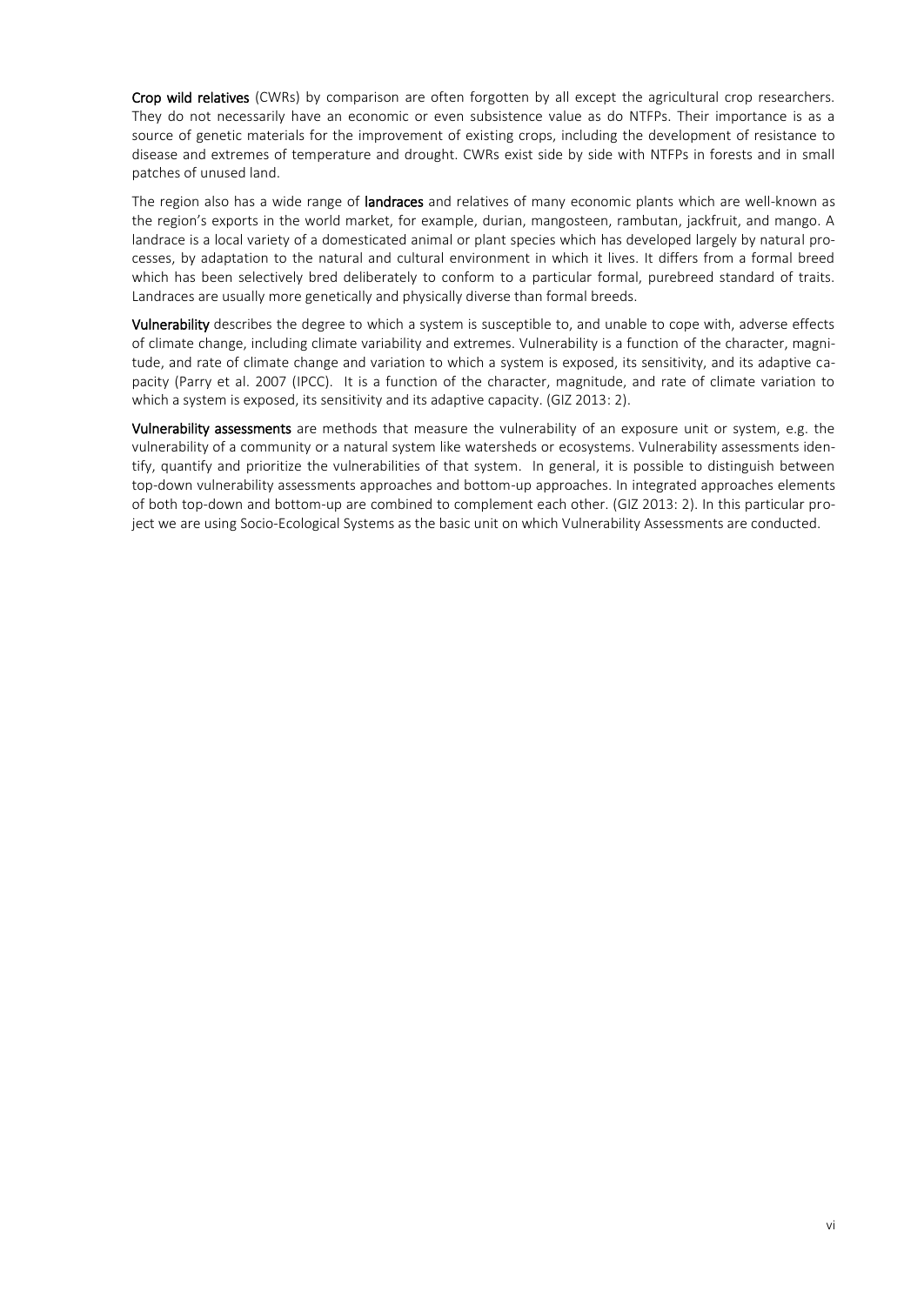#### <span id="page-6-0"></span>I. Introduction

#### 1. Ecosystem-based Adaptation

1. As the world increasingly recognizes the threats that increased climate variability and climate change pose to both human societies and to the ecosystems that support those societies, many are searching for and testing out a range of possible adaptation options. Healthy and well-functioning ecosystems are widely acknowledged to provide society with key services that enhance natural resilience to the adverse impacts of climate change and reduce the vulnerability of people, their livelihood and economic activities, and their built infrastructure, and thus a strong interest has developed in Ecosystem-based Adaptation (EbA).

2. EbA is defined as "the use of biodiversity and ecosystem services as part of an overall adaptation strategy to help people to adapt to the adverse effects of climate change" (Secretariat of CBD, 2009).

3. EbA offers an additional or alternative set of possibilities to replace or complement conventional approaches to climate change adaptation that usually rely on hard infrastructure and traditional engineering such as seawalls, saline intrusion barriers, dykes, dams, reservoirs, etc. As in many other countries, these hard engineering approaches are currently the preferred or "business-as-usual" solution in Vietnam. EbA, on the other hand, uses "green infrastructure" and other "nature-based solutions" to address climate change related issues. Some of the advantages of EbA approaches are that they are widely available to large segments of the population, including the poor and otherwise marginalized; they are often cheaper than hard infrastructure solutions; and they provide "co-benefits" such as an improved natural resource base, food supply, a source of income for local people, and biodiversity conservation. Of course EbA approaches may also have some disadvantages - for example hard infrastructure defences provide their full protection effect as soon as they are built - but restored ecosystems such as replanted mangroves may take many years before they are mature enough to provide effective protection. Implementing EbA approaches therefore requires changes in practices and expectations and consequently may be more complicated for government officials to report on.

4. EbA is applicable at all levels and scales from local to international. EbA provides an approach that incorporates comprehensive measures promoting development through ecosystem management. Such measures include, for example, interventions related to sustainable agriculture, integrated water resource management, integrated coastal and marine management and sustainable forest management that use nature to reduce vulnerability to climate change. Through a focus on conservation, restoration and management of ecosystems, EbA at the same time ensures that the resilience of the ecosystems themselves is maintained or improved.

#### <span id="page-6-1"></span>2. "Mainstreaming EbA in Vietnam"

3. The GIZ project "Strategic Mainstreaming of EbA in Vietnam" is working to promote EbA approaches in Climate Change Adaptation planning across government policy and planning systems. Institutional considerations are thus important. While much of CCA policy is produced at the national level, practical planning for CCA is primarily the responsibility of the Provincial Peoples' Committees. Thus, as part of its portfolio of activities the project has selected two provinces - Quang Binh and Ha Tinh to demonstrate EbA vulnerability assessments and identify EbA interventions.

4. The EbA vulnerability assessments are to be conducted in two main stages, first at the province-wide level, and then subsequently at the community level or local-scale in selected areas. The province-wide VA is intended to enable a province to get a comprehensive overview of climate change issues and identify priorities for action. The province-level VA is "top down", and uses existing information on the province's ecological, social and economic assets; its history of climate-related hazards; as well as development trends and down-scaled climate change projections to identify priority climate change adaptation issues and general province-wide EbA solutions. The province-wide assessment also provides the basis for identifying a short-list of specific sites for selection of the local level VA. The local level VA then focuses on a selected area and repeats the analysis of ecological, social and economic factors at the local level, applying more conventional bottom-up methods of field work, local data collection and stakeholder participation, to better understand locally important climate change issues and identify specific, implementable EbA solutions. The results and analysis from both assessments will be made available as a stand-alone Provincial Vulnerability Assessment Report; and one or more stand-alone Community Vulnerability Assessment Reports for each province. Together they will provide clear sets of recommendations for both provincial and local levels.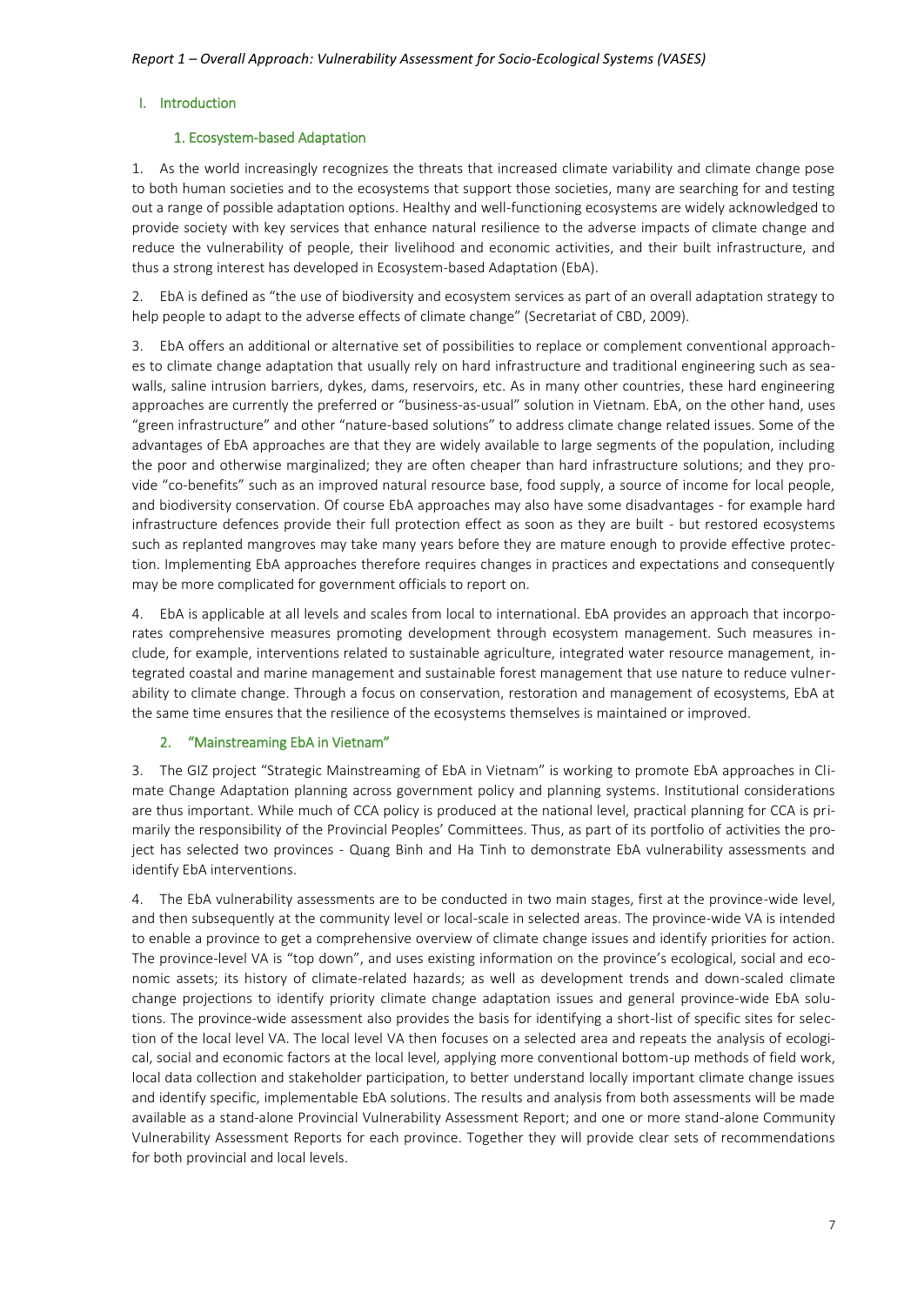#### <span id="page-7-0"></span>3. The need for a new approach

4. The EbA vulnerability assessments are intended to demonstrate an approach that can be easily understood and replicated by other provincial governments using existing data and relatively limited national consultant collaboration. A wide range of climate change vulnerability assessment methodologies has emerged over the last decade, and a number of reviews, comparisons and compilations of these approaches are available (Balangue, 2013; Garg et. al., 2007; Morgan 2011; Provia, 2013; Rizvi et. al. 2015; Schipper et. al. 2010; UNFCCC, 2008). Further, recent VAs in Southeast Asia provide concrete examples. These have focused on the wetlands of the Lower Mekong Basin (ICEM, 2011); an assessment that has ranked relative vulnerability of different provinces to identify Hot Spot Provinces in the Lower Mekong River Basin (USAID Mekong ARCC, 2013); a significant stretch of the Mekong River (WWF, 2014); a single ecosystem such as a Ramsar Wetland (e.g. Meynell et. al., 2014) or on urban centres (e.g. ICEM, 2015).

5. However, many of these are very complex and none involves detailed vulnerability assessments and adaptation interventions at larger scale such as entire provinces, encompassing a diverse range of ecosystems, livelihoods, built infrastructure and other economic assets. In addition, while many identify the need to focus vulnerability assessments and climate change adaptation work on "socio-ecological systems" (SES), none of them provide a methodology for identifying an SES, assessing impacts of climate change on SESs, or even a clear definition of what constitutes an SES. This project is using the definition that socio-ecological systems are:

#### "complex bio-geo-physical units together with social and institutional actors and their activities"

6. The concept recognizes that social, economic and ecological systems are inextricably linked, and that any separation is artificial and arbitrary. While SESs may be delineated by either spatial or functional boundaries, and their scale can be very variable, in practice they are still difficult to identify conclusively and consistently. This project is testing out an approach to first identifying and mapping SESs across the entire province, then describing priority SESs as the entry point for further steps of the vulnerability assessment, and as the targets for implementation of EbA recommendations.

7. At the same time, the approach being used here recognizes that not everything in a province can be neatly categorized as belonging to a single type of SES. Some things cut across many different SESs. For this reason we are also introducing the concept of Key Economic Activities/Assets (KEA) to include both large scale infrastructure that supports economic activity across the province (e.g. in the transport, energy and water sectors), as well as Special Economic Zones (SEZs).

8. The GIZ/ISPONRE EbA project's approach of starting with a provincial level vulnerability assessment before focusing at the micro-level; and of simplifying the overall process is already innovative and requires more detailed description. In addition the use of SESs and KEAs as the key entry point is also novel, and also requires further explanation and description. This report therefore sets out the overall EbA vulnerability assessment approach as it is being developed and tested. It should be read before reading the provincial reports for either Quang Binh or Ha Tinh.

#### <span id="page-7-1"></span>II. Vulnerability assessment for Ecosystem-based Adaptation: concepts and definitions

<span id="page-7-2"></span>9. The overall implementation of the Vulnerability Assessment (VA) requires (i) a conceptual approach that guides the implementation; (ii) a set of methods to be applied under that approach, and (iii) a number of tools that are used in each of those methods. This Brief is laying out the first of these – the overall approach being used.

| Approach | A broad strategy and process for an<br>entire assessment.                                          |
|----------|----------------------------------------------------------------------------------------------------|
| Method   | A set or sequence of steps followed<br>to accomplish a specific task within a<br>larger framework. |
| Tool     | A means or instrument by which a<br>specific task is accomplished                                  |

#### Table 1: Definition of Approach, Methods and Tools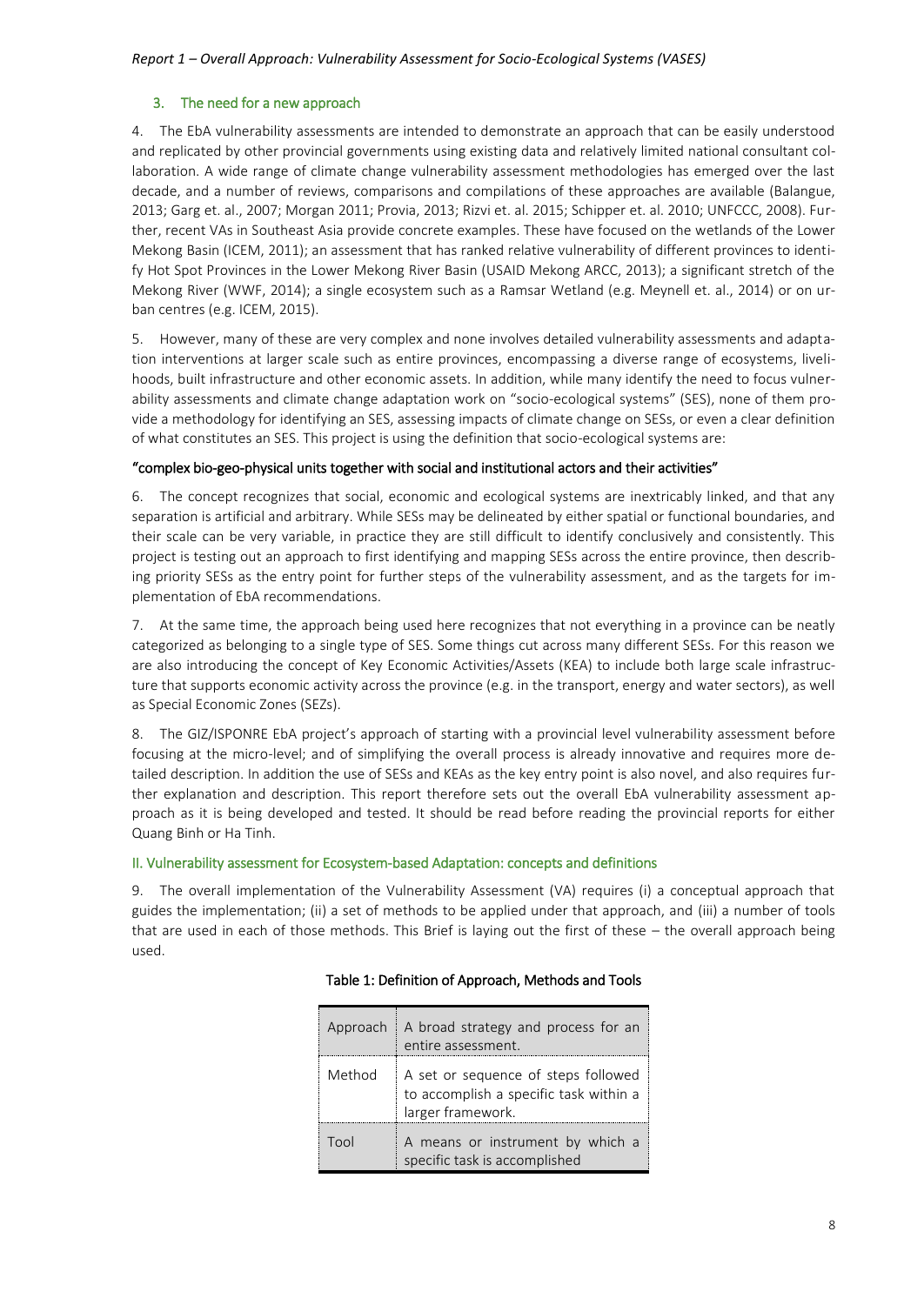#### *Source: Adapted from UNFCCC 2008*

10. The conceptual starting point for the approach adopted here is the understanding of vulnerability as originally defined by the IPCC (2007) and now commonly accepted. Vulnerability is defined as the degree to which something (a species, an ecosystem, a group of people, a set of activities, built infrastructure, etc.) is susceptible to, or unable to cope with, the adverse effects of climate change, including climate variability and extremes. Vulnerability is further explained as a function of the character, magnitude, and rate of climate variation to which a system/species is exposed, the system/species' sensitivity, and the system/species' adaptive capacity (IPCC, 2007). Figure 1 presents this relationship visually/graphically.



#### <span id="page-8-0"></span>*Figure 1: The components of vulnerability (from Marshall et al. 2009; Preston and Stafford-Smith, 2009)*

11. Exposure is defined as the extent to which a region, resource or community experiences changes in climate. It is characterised by the magnitude, frequency, duration and/or spatial extent of a weather event or pattern. Some regions or sectors or groups of people or species are more exposed to extreme climate hazards than others because of their location

12. Sensitivity is defined as the degree to which a system is affected by, or responsive to, climate changes. The sensitivity of ecological systems to climate change is normally described in terms of physiological tolerances to change and/or variability in physical and chemical conditions (i.e. temperature, pH, etc.). Sensitivity of social systems depends on a range of economic, political, cultural technological and institutional factors.

13. Together, exposure and sensitivity describe the potential impact of a climate event or change upon an object. However, to understand vulnerability, this interaction of exposure and sensitivity on the ground, is moderated by adaptive capacity.

14. Adaptive capacity refers to the ability of the system to change in a way that makes it better equipped to manage its exposure and/or sensitivity to a threat. Although a broad range of factors have been identified which are reported to reflect adaptive capacity, it remains a difficult concept to define explicitly within vulnerability assessments (Adger and Vincent, 2005). Adaptive capacity can refer to the natural ability of the system to adjust to change (e.g. for an ecosystem to retreat inland over time in response to rising sea levels) or to human resource availability and capacity to manage the system to adjust to change (e.g. human, technological, and financial capital) as well as the capacity and political will of governance structures to deploy those resources.

15. While this understanding of vulnerability appears attractive, it is not necessarily a straightforward matter to apply it to either complex ecological systems or complex social systems, even when considering either of these in isolation. Added to this, in the real world, what we are dealing with are actually combined socio-ecological systems that are even more complex.

16. Figure 2 shows the linkages between ecological vulnerability of one ecosystem, and the socio-economic vulnerability of a group of people who are dependent on one or more resources provided by that ecosystem.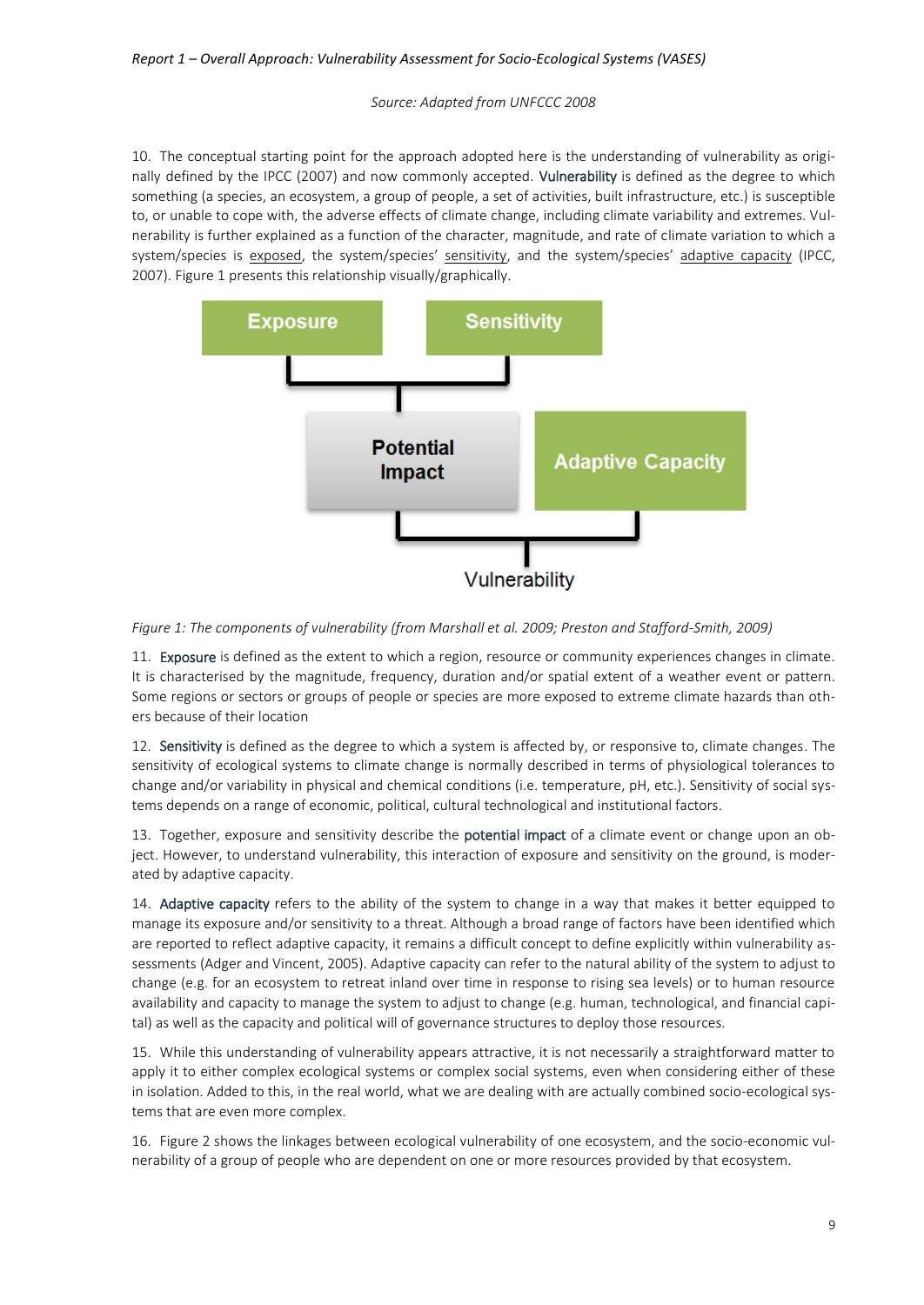

<span id="page-9-1"></span>*Figure2: Linking ecological vulnerability and socio-economic vulnerability (from Marshall et. al., 2009)*

17. We therefore need to develop an approach to explain and provide practical guidance for conducting Vulnerability Assessments to identify EbA options at both the provincial level, and in local level sites, as part of an integrated socio-ecological approach to vulnerability assessments and ecosystem-based climate change adaptation.

18. The proposed VASES Approach being developed and tested in this project is underpinned by a conceptual understanding of the basic elements of the relationship between societies and ecosystems, and the fundamental importance of ecosystem services in this relationship. The natural structure and functioning of ecosystems generates goods and services that are of benefit to society. These are commonly referred to as "Ecosystem Services".

19. The simplest definition of Ecosystem Services is "all the different ways in which humans benefit from ecosystems". The Millennium Ecosystem Assessment categorized ecosystem services into 4 groups, namely provisioning, regulating, supporting, and cultural services (see Box 1). At the same time society uses and manages the habitats and species that are found in the ecosystem in many different ways (some of which may be more sustainable than others). The conceptual basis then gradually incorporates additional elements, of both non-climate related development trends, and then of climate-related impacts, before moving on to consider existing adaptive capacity, and finally an identification of overall vulnerability. Based on this, adaptation options can then be identified.

#### Box 1: Ecosystem Services

#### Types of Ecosystem Services (after MEA, 2005)

Provisioning: Benefits we get from products of ecosystems (food fibre, energy, materials, medicine)

Regulating: Benefits we get from ecosystem processes (air, water and climate regulation; pest and disease- control; protection from erosion, storms and other natural hazards, etc.)

Cultural-spiritual: Non-material benefits we get from nature (spiritual, aesthetic, recreation, health)

<span id="page-9-0"></span>Supporting: The services necessary to create all the other services (soil formation, photosynthesis, nutrient and water cycling, pollination)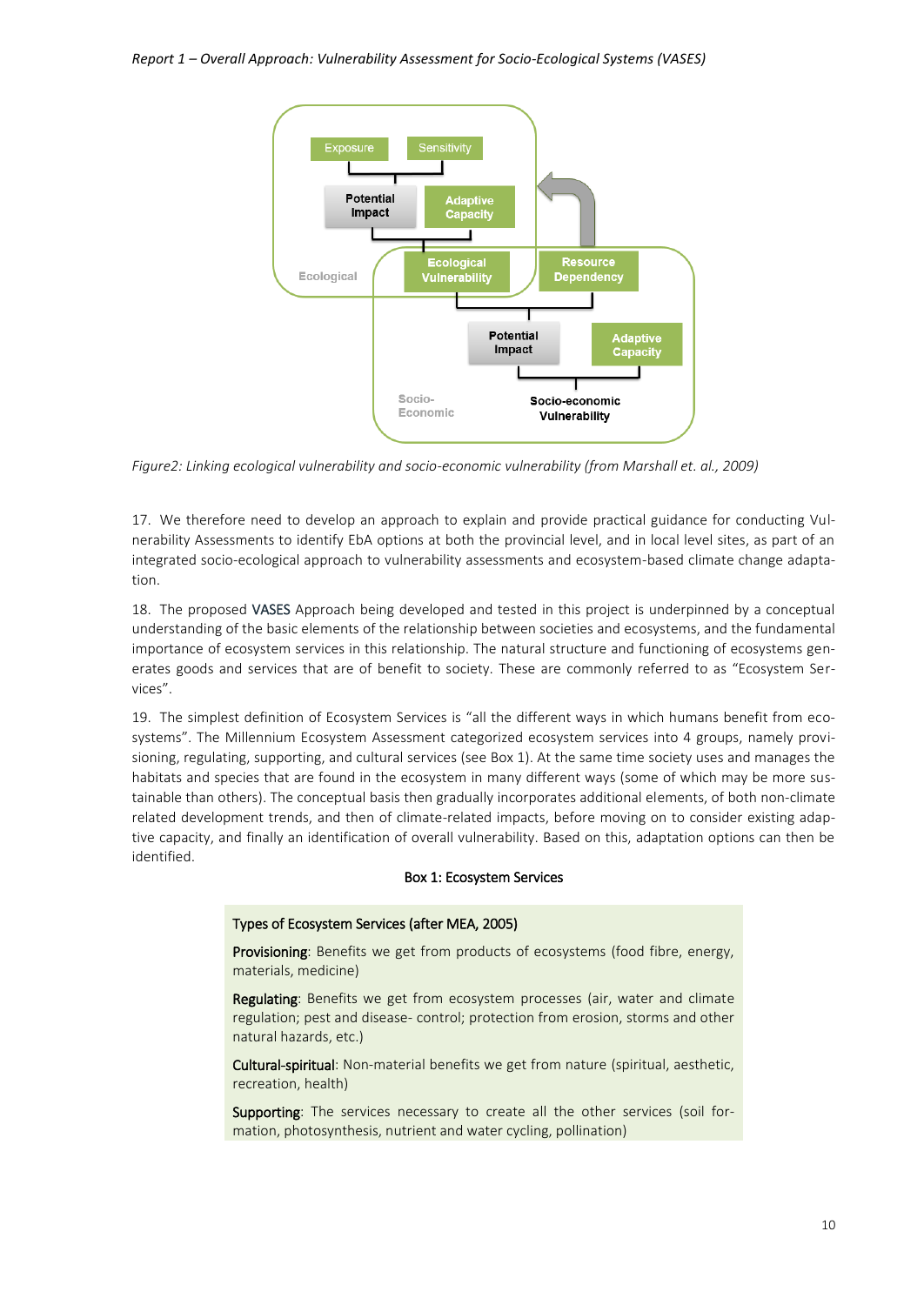#### III. Implementation of the proposed VASES Approach

20. Implementation of the VASES Approach consists of four main components (essentially these are the same at the provincial and the local/community levels):

- 1. Scoping the context for climate change vulnerability assessment and EbA:
	- Baseline and trends in ecology, society and economy
		- Identification of major climate-related hazards and their trends
- 2. Identification and prioritisation of socio-ecological systems (SES) and key economic assets (KEA)
- 3. Vulnerability assessment for priority SESs and KEAs
	- Climate Change Impact Assessment
	- Adaptive Capacity Assessment
- 4. Identification of EbA and other related options

21. These steps are described in more detail below. Additional information on specific topics and data sources is provided in Annex 1.

#### <span id="page-10-0"></span>1. Scoping the provincial context for climate change

22. Broadly speaking "scoping" is an early project start-up activity conducted to bring focus to a broadly conceived study and determine the specific features it will encompass. Clearly, with a challenge such as climate change, many angles could be pursued; not all would be equally important. The purpose of scoping is then to identify and prioritise the important issues that will be considered in the assessment, and that will lead to the most necessary and implementable EbA solutions. Scoping will be considered in terms of a number of "profiles", each of which will be presented as a chapter in the report. Below, an overview is provided of the contents of each profile/chapter.

#### Baselines and trends in ecology, society, the economy, and climate

23. Ecological profile: The Ecological Profile examines, maps and assesses the province's ecological context, considering the major ecosystems present, and the geology, topography, (slope) soils, hydrology and prevailing climate associated with them. A baseline situation is described, and an assessment of trends is used to make projections of future scenarios for ecosystem extent and condition. Baseline data exists, although the type and level of detail may vary from province to province, and accessing the data may be problematic. More difficult will be the detection and projection of trends, but for forest cover and quality (type and condition), some data should be available.

24. Economic profile: The Economic Profile examines how the (provincial or local) economy is structured, identifying (and where possible mapping) the "key assets, actors and activities" in each sector. The baseline situation looks at sectors that are important now, and that will be important in the future, according to (provincial or commune) development trends and plans. It addresses the question what, from an economic perspective, should the EbA vulnerability assessment focus on? Narrative accounts of the economy can be found in the provincial Socio-Economic Development Plans. The annual provincial statistics books provide quantitative overviews of the provincial economy, broadly differentiated by sector and within sectors, but are typically a year out of date. Most recent data, and maps need to be requested from individual departments. Digital data sets and maps are not always available, and some data is not available for free. At the end of the day the quality of the profiles produced will depend on the quality, quantity and timeliness of the information provided by provincial informants.

25. Social profile: The Social Profile provides an account of the province's or community's human population and asks who will be most vulnerable to climate change, to what degree and why, now and in the future. What prospects are there for adaptation and what social trends are likely to increase or decrease vulnerability? Important considerations include population size and structure (including ethnic minorities and other potentially vulnerable groups) population distribution and growth rates, livelihoods, resource tenure, poverty and migration.

26. Climate profile: This describes the province's "baseline" climate, and its history of extreme climatic events, supplemented by discussion with key informants at the provincial level on past climate and extreme weather events, and their impacts; observed trends over time; and issues of concern.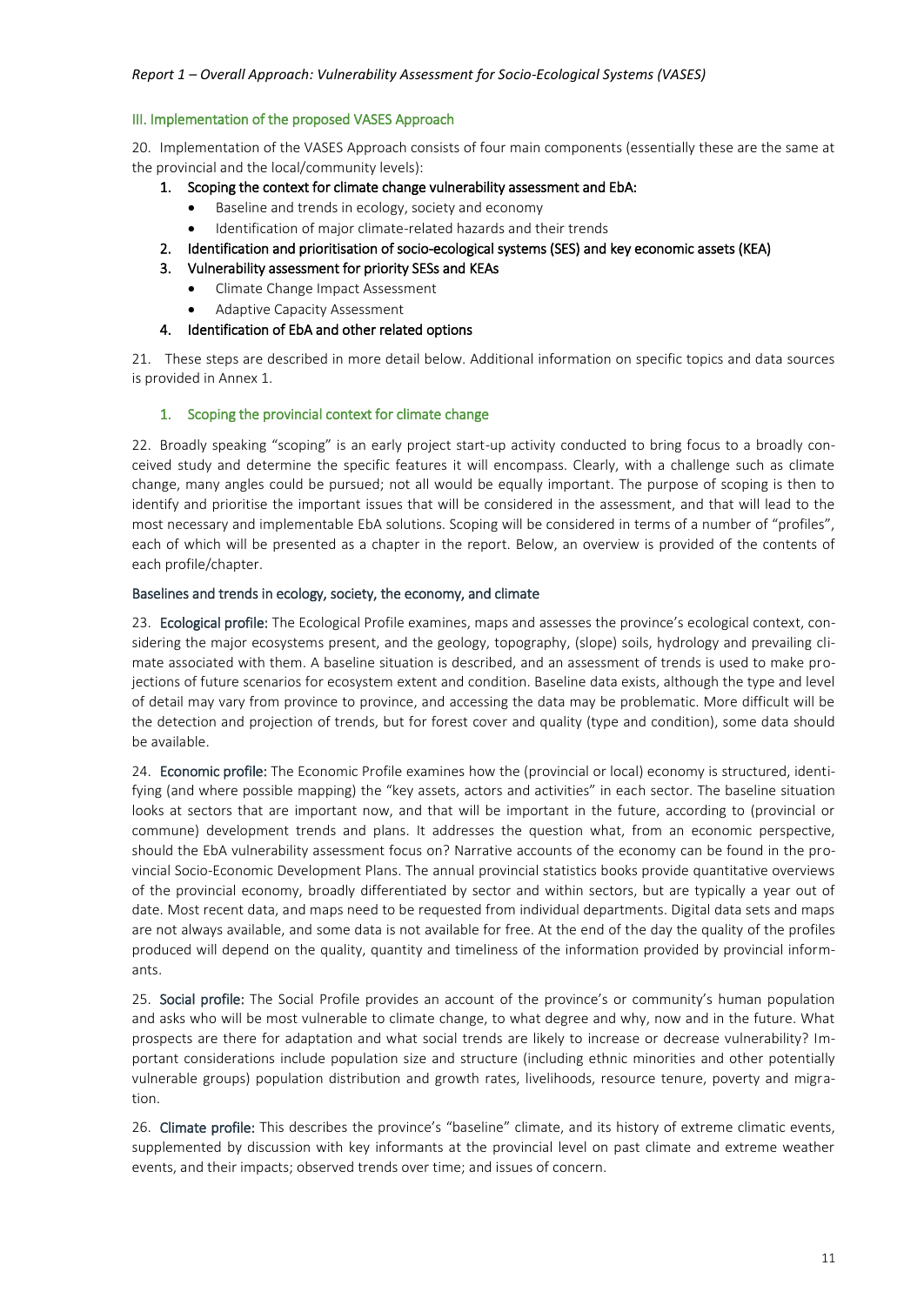#### 2. Identification of Socio-Ecological Systems and key Economic Assets

<span id="page-11-0"></span>27. Based on the understandings developed in the economic, social and ecological profiles, and using the expert judgement of team members, a series of SESs and KEAs can be identified for each province. A preliminary identification will initially be produced for discussion and debate within the team until consensus is reached. Use of Google Earth images to identify different types of land cover, infrastructure and human activities; combined with a series of field visits covering as many different types of areas as possible within the provinces; and use of both existing and newly prepared maps developed by the project, are all extremely important aspects of this iterative approach.

28. The SES and KEA will then be ranked in importance, in light of the ecological, social, economic and climate factors discussed in the profiles, such as: geographic extent; number of people involved; present and projected future contribution to the economy; impacts of past extreme climate events, etc. Individual rankings of SESs proposed by each team member will be combined into an overall score consensus score after discussion and agreement within the team. A selection of the top prioritized SES/KEA will then be described in more detail, including an inventory and assessment of the key ecosystem services that support them.

29. SES and KEA profile: An SES Profile will be prepared for each province, presenting an overall classification of its SESs and KEAs, an SES/KEA mapping of the entire province, and descriptions of some of the priority systems as well as an assessment of the important ecosystem services that support them.

#### <span id="page-11-1"></span>3. Vulnerability Assessment of Socio-Ecological Systems and key Economic Assets

#### Identifying major threats from climate change

30. The 2012 officially approved MONRE-IMHEN climate change projections based on the IPCC  $4^{\text{th}}$  Assessment were used to identify parameters of the possible future climates of both Quang Binh and Ha Tinh provinces. Using information on past climate conditions and observed trends; as well as knowledge about which aspects of climate are important for the selected priority SESs in each province, 7 key parameters of climate change were selected for use in the SES Vulnerability Assessment (increase in mean overall temperature; increases in number of very hot days; increase in number of dry days; decreases in rainfall in the dry season; increase in rainfall in the rainy season; changes in storm patterns; and sea level rise).

#### Assessment of impact

31. Increasingly climate change is identified as a source of additional pressures on ecosystems, societies and economies. As explained above, 'potential impact' is a function of exposure and sensitivity.

32. Using available information and expert judgement the team assigned scores for exposure and sensitivity of each individual SES or KEA to each of the 7 climate measures identified above. Plotting the exposure scores against the sensitivity scores in a matrix similar to that shown in figure 3 below, identifies the scores for potential impact of each of the 7 selected parameters of climate change for each SES/KEA.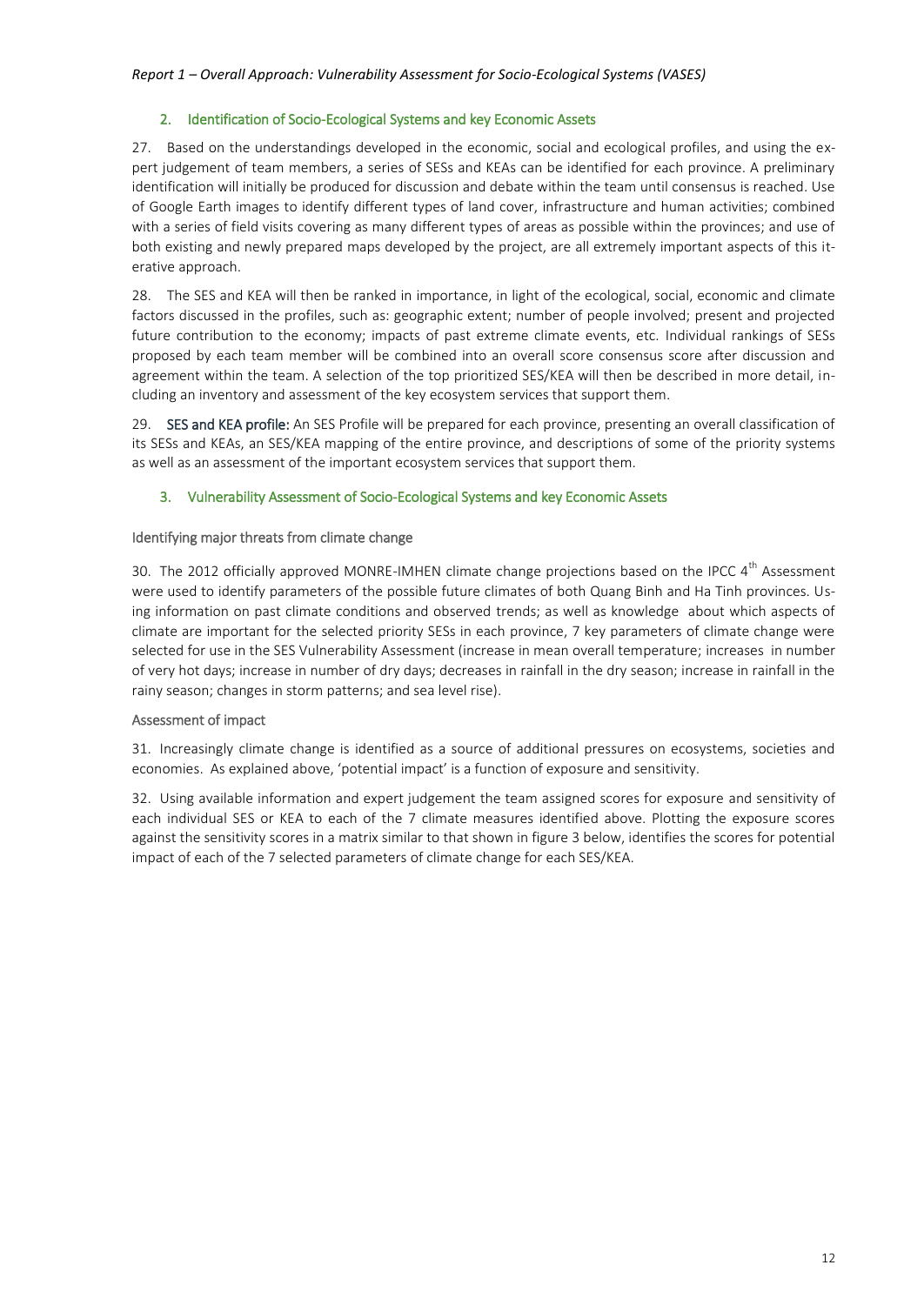<span id="page-12-0"></span>

**Potential Impact Matrix** 



**Sensitivity** 

<span id="page-12-1"></span>*Figure 4: Vulnerability matrix: the relationship between potential impact and adaptive capacity in determining the degree of ecological vulnerability (Hills & Bennett 2010)*

33. At the provincial level, potential impact matrices can be developed for the different priority socio-ecological systems and key economic assets identified in the scoping and baseline. At the community level, potential impact matrices can be developed for more finely defined areas.

#### Assessment of the Adaptive Capacity of SES and KEA

34. With this understanding we can now move on to assess a Socio-Ecological System's existing capacity to adapt to likely impacts. In this case it is useful to consider that ecosystems have limits beyond which they cannot function effectively, but these limits are complex and the thresholds are not always predictable. Sometimes it can take a long time for any impacts to become visible. Natural processes work on very different time-scales than human societies. After an extreme event people are often heard saying things like "*a flood like this has never happened before in living memory*" when in fact such a flood could be a regular feature of say a 200- year natural flood cycle of the river. The different time-frames of human cycles and natural cycles must be recognized and considered.

35. The following components of adaptive capacity have been suggested (Marshall et. al. 2009)

- The capacity to experiment and learn
- The capacity to re-organise
- Flexibility (social, cultural, political, economic)
- The availability of Assets/Capitals (natural, economic, social-cultural, physical [built] and human)
- Gender relations
- Social norms and institutions
- Flexibility of markets
- Environmental Institutions
- Culture of corruption

#### Overall Vulnerability Assessment

36. Once again using a combination of existing information compiled, knowledge of provincial and local informants and expert judgement of team members, scores can be assigned for adaptive capacity of each SES/KEA to each of the 7 chosen climate change parameters. Then matrices can be constructed plotting the scores for potential impact against the scores for adaptive capacity (similar to Figure 4 below). This allows us to identify overall vulnerability scores, for each of the 7 climate factors in each of the SES/KEAs. Finally the mean overall vulnerability score of each SES/KEA can be calculated as the average of all 7 vulnerability scores for the different climate factors.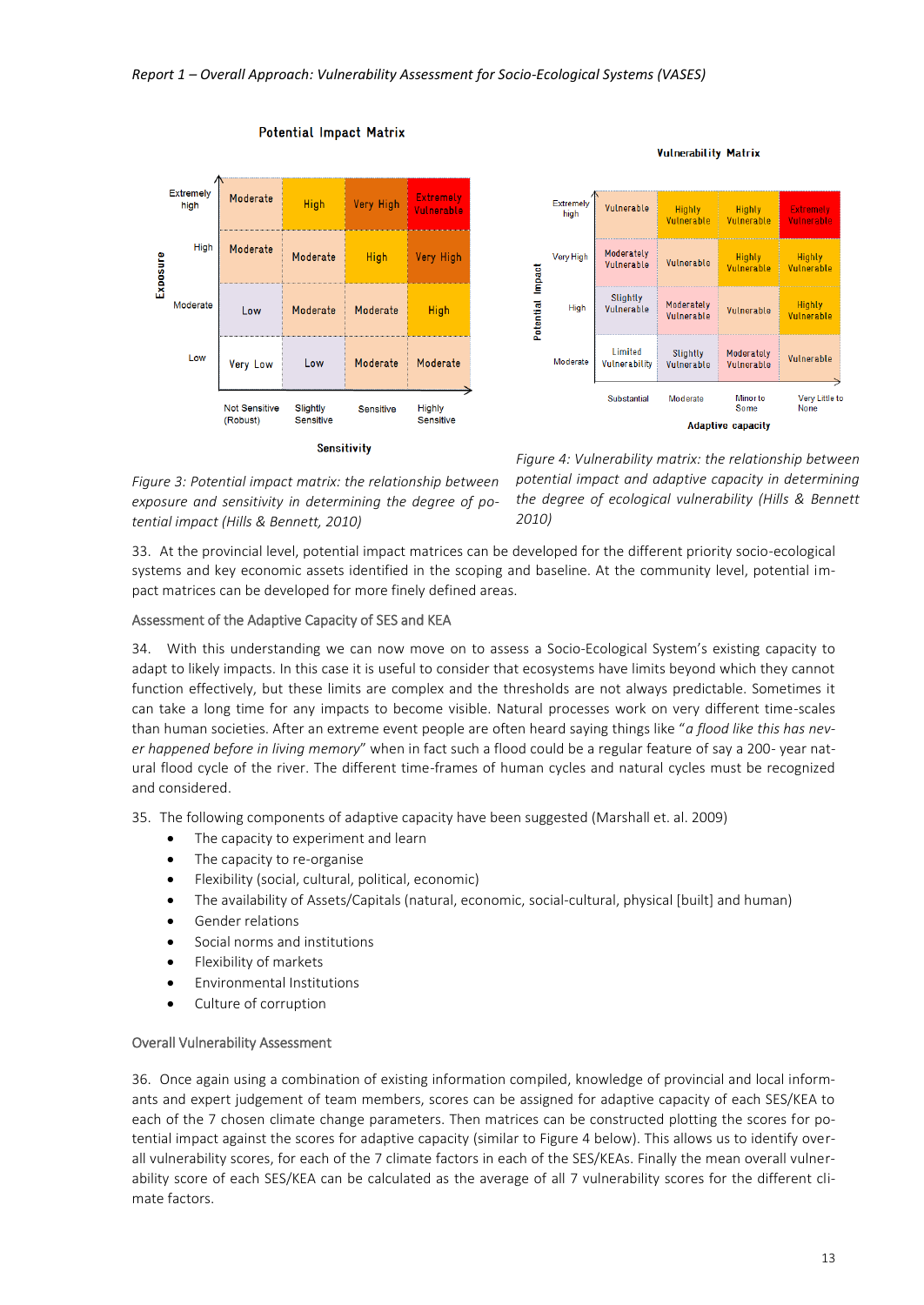#### 4. Identifying EbA and other Adaptation Options

<span id="page-13-0"></span>37. In general, the approach to identifying adaptation options is as follows"

- Review most vulnerable SES/KEAs
- Identify where adaptation responses are needed
- Define ecosystem-based and other adaptation options
- Prioritise options
- Identify synergies (packages of interventions)

38. As vulnerability is a function of three elements - exposure, sensitivity and adaptive capacity, then EbA interventions could logically include actions to manage or reduce exposure; manage or reduce sensitivity; and strengthen adaptive capacity. In practical terms though most activities targeting reduced exposure or reduced sensitivity will probably be implemented through increasing adaptive capacity first (see Figure 5).



### Conceptual framework: EbA

Source: adapted from GIZ, Adelphi and EURAC 2013, based on IPCC, 2007

<span id="page-13-1"></span> *Figure 5: Conceptual Framework for EbA interventions*

39. Furthermore, EbA interventions can be identified by:

a) Identifying what can be done to help restore ecosystems, maintain them in good condition, and enable them to adapt to climate stresses, as well as reducing non-climate stresses on ecosystems

Effective management of natural resources and ecosystem services can only be achieved by working at multiple scales, including large scales such as watersheds, landscapes, river reaches and coastal stretches. This often requires government-led action to put in place appropriate management prescriptions (such as designation of protected areas, and specification of management regulations, etc.). However, community-led or community-driven approaches can also be effective at spatial scales much larger than the immediate surroundings of a community

b) Identifying how ecosystem services can be best used to help different social groups (and especially the most vulnerable people) adapt to climate change impacts

In addition to the fact that the ecosystems themselves may be changing as a result of climate change, at the same time human dependence on those ecosystems and their services may also change as a result of climate change. Depending on what happens to their economic and livelihood activities, people in the area of the assessment may become more dependent on the plants, animals and ecological services available to them in the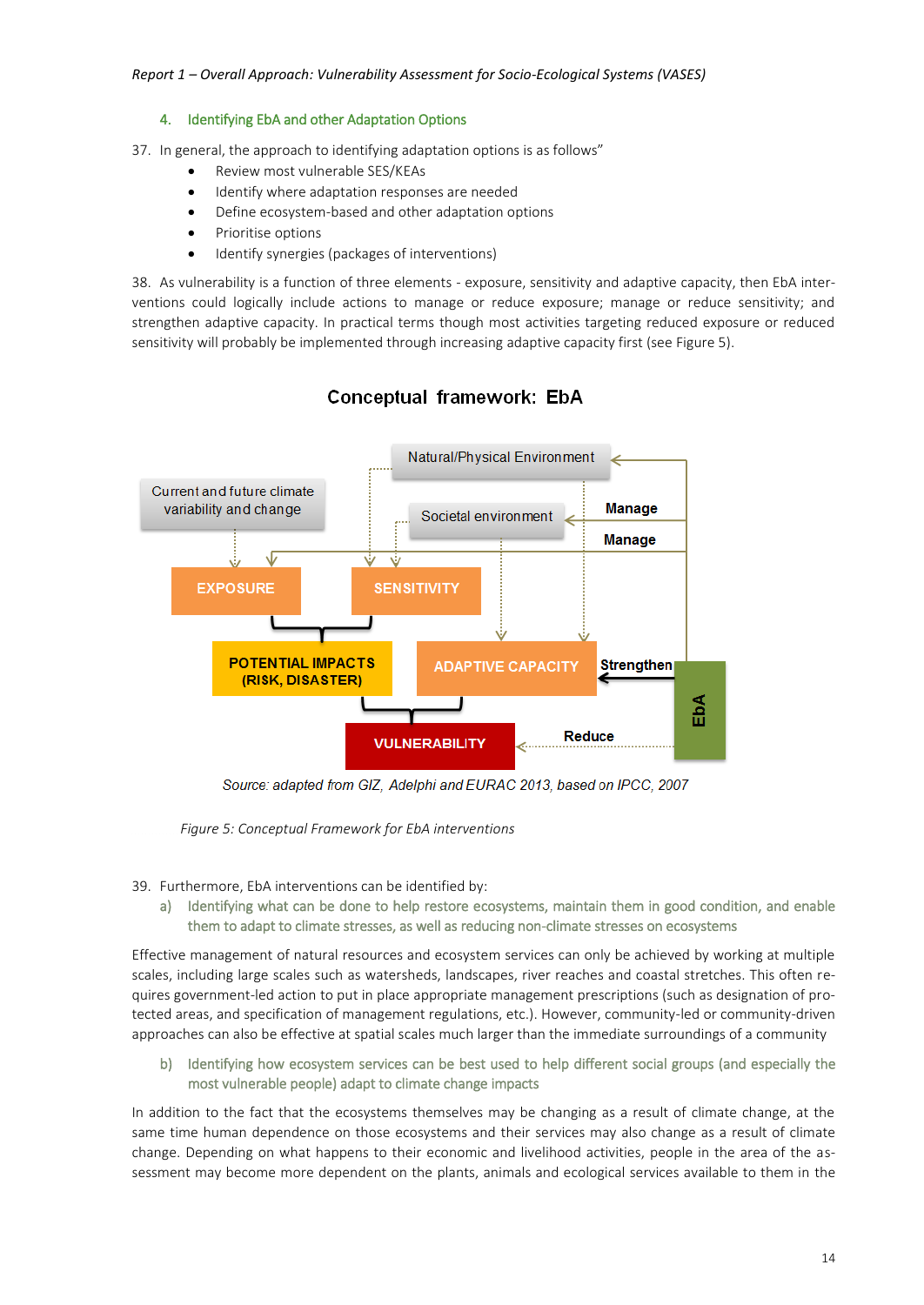future. How can this be made more sustainable than in the present situation? What new ways can be found to harness ecosystem services for even greater benefits?

#### c) Identifying how ecosystems can help protect important infrastructure from damage that might be caused by climate change ("climate-proofing")

Improved management of watersheds can reduce land-slide threats to roads, and can reduce erosion that causes rapid siltation of reservoirs, reducing their working life, and can reduce infrastructure damage caused by downstream floods.

#### d) Identifying "Climate-smart" agriculture interventions

Not all climate smart agriculture interventions may truly be considered as EbA, although some of them undoubtedly are. So for example improved housing for livestock that reduces their exposure to high temperatures that cause stress and reduced production, is climate-smart but not EbA. On the other hand maintaining patches of natural habitat within the farm landscape as a source of natural pollinators and for biological pest control, is definitely an EbA approach. In practical terms recommendations for climate smart agriculture may be bundled into packages that include elements that are both EbA and non-EbA together.

After identifying a potentially wide range of EbA and other related options, it will be necessary to conduct some form of prioritization. In this case criteria can be developed to rank proposed interventions.

e) Identifying policy, strategy, planning, financial and institutional reforms that would translate into more effective adaptive capacity

Interventions such as policy that supports co-management arrangements with shared responsibilities between government agencies and communities in natural resource management; mainstreaming the response to climate change in planning systems across multiple sectors; effective institutional arrangements that support networking and collaboration between communities in a shared landscape/seascape; and Innovative financing mechanisms such as Payment for Environmental Services (PES) will be important in improving adaptive capacity.

<span id="page-14-0"></span>After identification of a range of possible interventions, ranking should be carried out using agreed criteria (such as those identified in Table 2).

| Criteria for ad-<br>aptation | <b>Description</b>                                                                                                                                                         | <b>Action</b>                                                                                                                                                                                                                        |
|------------------------------|----------------------------------------------------------------------------------------------------------------------------------------------------------------------------|--------------------------------------------------------------------------------------------------------------------------------------------------------------------------------------------------------------------------------------|
| <b>Need</b>                  | Individuals, communities and sectors<br>will vary in the extent and immediacy of<br>their vulnerability to climate change.                                                 | Decision-makers should rank candidates for adaptation<br>using transparent methods for equitable resource allo-<br>cation. They should establish clear criteria for evaluat-<br>ing need and recognising urgency in adaptation.      |
| <b>Benefit</b>               | Benefits of adaptation actions will vary<br>considerably between actors - can assist<br>with decisions between sectors/regions<br>in which to invest in adaptation action. | Prioritising groups/regions should be done with the de-<br>velopment of clear criteria for evaluating benefit-<br>through comparative assessments of econom-<br>ic/social/environmental value.                                       |
| Scale of Impact              | Some interventions may only have an<br>impact at a very local scale, whereas<br>others may have a much broader impact                                                      | Prioritisation and decision-making should take into ac-<br>count the scale of the impact                                                                                                                                             |
| Feasibility                  | Some adaptation options can be infeasi-<br>ble in practice. Reducing vulnerabilities<br>might be economical-<br>ly/technically/politically too challenging.                | Feasibility analysis will help identify strategies which are<br>more practicable. In instances where this is difficult to<br>evaluate- risk-based approach can help with decision<br>making in the face of uncertainty.              |
| Costs                        | Adaptation options vary greatly in cost -<br>inexpensive options may deliver major<br>benefits with great certainty.                                                       | Weighing up costs against feasibility and likely benefits.<br>Decision makers should consider the nature of the vul-<br>nerability, the type of adaptation strategy and the insti-<br>tutional context of the adaptation initiative. |

#### Table 2: criteria used to rank adaptation interventions (adapted from IUCN, Marshall et al. 2009)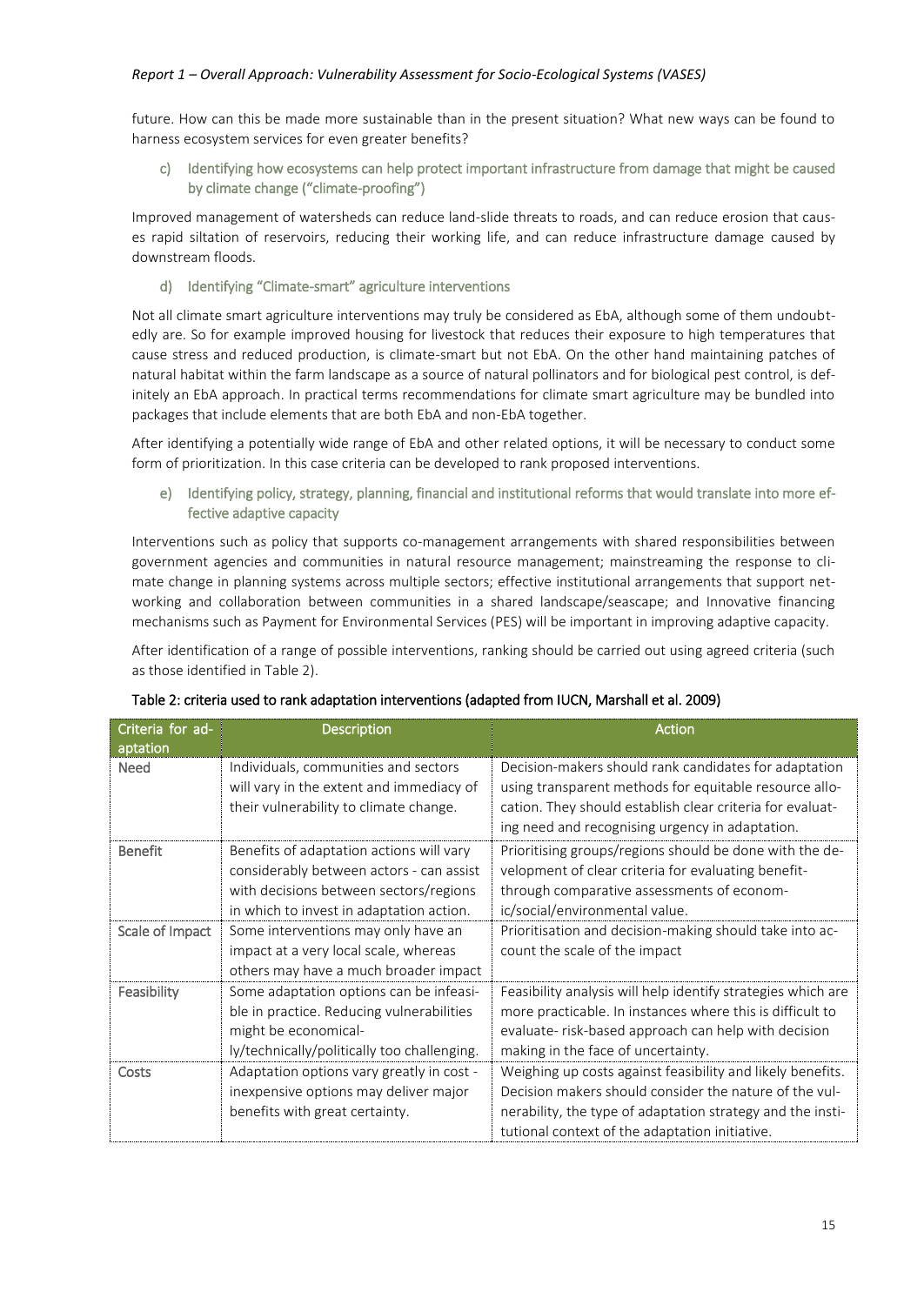40. In a more general sense it is also important to consider

- Promoting local and long-term adaptation solutions that provide security to both people and nature
- Addressing governance issues including resource tenure and access as part of adaptation in many cases successful adaptation cannot be achieved if significant progress is not made on these issues first
- <span id="page-15-0"></span> Building on local innovation and sharing approaches and experience between communities, organizations and provinces, supporting the development of capacity at all levels.

#### IV. Additional considerations

41. Considering all of the complex interactions between societies, economies and ecosystems, it is therefore very clear that to conduct effective vulnerability assessments we need to work in teams that include expertise and experience in social, economic and ecological aspects. We also need a simple overall approach that goes beyond the IPCC idea, to guide and help integrate our thinking.

42. It is extremely important that local government stakeholders engage in the process productively. On the one hand their participation is absolutely necessary to provide access to provincial data and information (as well as their own knowledge and experience) to inform the assessment process, while on the other hand their active participation is also a form of capacity-building for them, through which they can learn the approaches and techniques being used, and benefit from interactions with national (and in this case international) experts.

#### <span id="page-15-1"></span>V. Conclusion

43. What is proposed here provides a structured approach to designing and implementing multi-scalar vulnerability assessments of complex systems for EbA. It is innovative in proposing to implement province-wide vulnerability assessments, and it is innovative in attempting to identify specific socio-ecological systems and then use them as the entry point for impact assessment. At the same time, it is attempting to balance this level of complexity with the need to develop an approach that is understandable and replicable by provincial authorities. The Quang Binh and Ha Tinh vulnerability assessments will provide the first opportunities to test this out in practice. Experience and lessons learned from these pilots will be used to inform any necessary adjustments to the approach in a revision at the end of the project.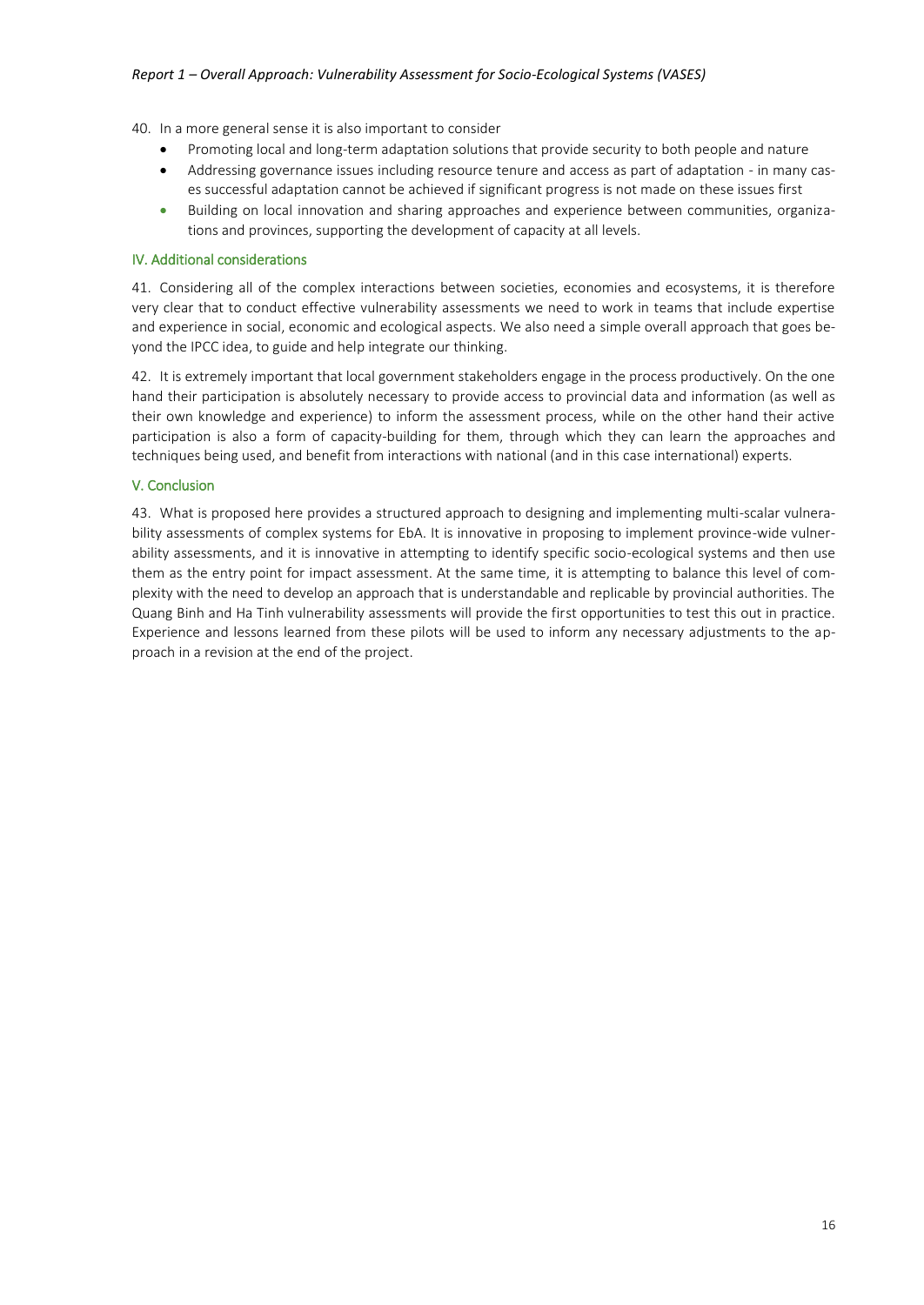#### <span id="page-16-0"></span>Annex

#### The VASES Approach: 4 steps for Vulnerability Assessment of Socio-Ecological Systems and identification of EbA options

Annex 1 provides a matrix of the information that is needed in relation to each step (1-4) of the VASES Framework, and the methods that can be applied and the range of tools that may be used to generate that information. The list of methods and tools is intended to be more indicative rather than either overly prescriptive or exhaustive at this stage. More detailed descriptions of each of the key methods/groups of tools identified in the table (i.e. CARE's "Climate Vulnerability and Capacity Assessment (CVCA)", ICEM's "Climate Change Adaptation and Mitigation Methodology (CAM)", SDF/IUCN's "CREATE", IUCN/University of Bern's "PLI", IISD's "CRiSTAL" and general PRA tools will be described in more detail as and when they are actually used.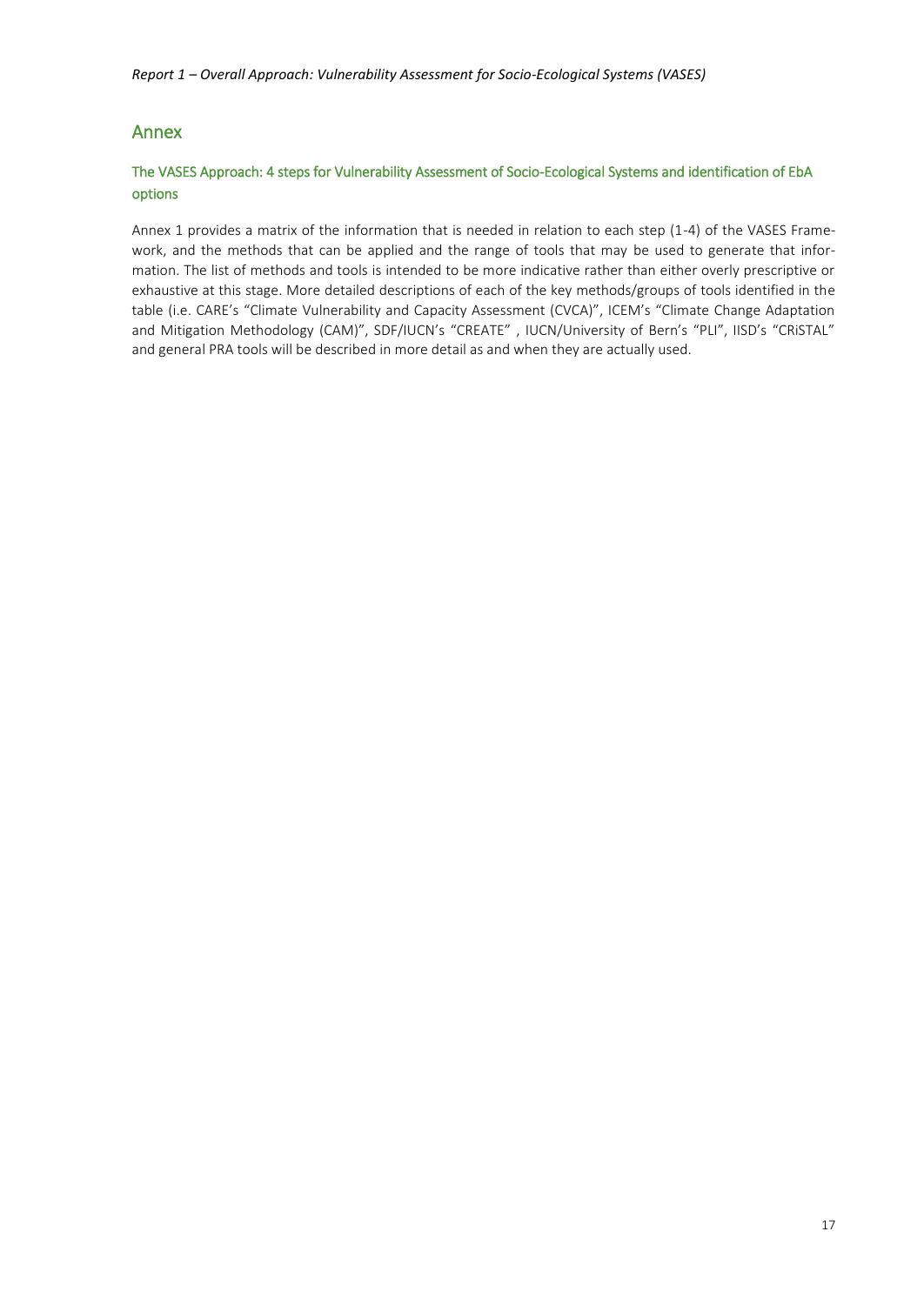| <b>Stages and Steps</b>                                                                                                                                                                                                                        | Scope/Objectives                                                                                                                                                                                                                                                                                                                                                                                                                                            | <b>Data Sources and Methods</b>                                                                                                                                                                                                                                                                                                                                                                                                                                             | Output                                                                          |
|------------------------------------------------------------------------------------------------------------------------------------------------------------------------------------------------------------------------------------------------|-------------------------------------------------------------------------------------------------------------------------------------------------------------------------------------------------------------------------------------------------------------------------------------------------------------------------------------------------------------------------------------------------------------------------------------------------------------|-----------------------------------------------------------------------------------------------------------------------------------------------------------------------------------------------------------------------------------------------------------------------------------------------------------------------------------------------------------------------------------------------------------------------------------------------------------------------------|---------------------------------------------------------------------------------|
| 1. Scoping provincial con-<br>text: baseline and trends                                                                                                                                                                                        |                                                                                                                                                                                                                                                                                                                                                                                                                                                             | Meetings with ISPONRE, GIZ and ICEM teams                                                                                                                                                                                                                                                                                                                                                                                                                                   |                                                                                 |
| (a) Ecosystem and Ecosys-<br>tem Services Profile<br>Understanding key ecosys-<br>tems and the services they<br>provide<br>(Can be applied at Provin-<br>cial level and local level<br>such as sub-catchment,<br>river reach, coastal stretch, | Provincial/local: Understanding main habitat types, their extent and<br>connectivity species important for economy, culture and food secu-<br>rity; ecosystem services important for local livelihoods, economy<br>well-being, etc. as well as the trends in what is happening to these<br>ecosystems over time                                                                                                                                             | Provincial:<br>Literature review, provincial meetings, expert opinion<br>• The UNREDD programme Forest Ecological Stratification study for<br>Viet Nam in 2011.<br>• WWF (2013) comprehensive study of the Ecosystems of the Greater<br>Mekong Region, including all Vietnam<br>• WWF (2013) Ecosystems Classification Mapping of Vietnam<br>• USAID (2013) Vietnam Tropical Forest and Biodiversity Assessment<br>• WWF Ecoregions http://www.worldwildlife.org/ecoregions | Provincial Ecosys-<br>tem Profile                                               |
| cluster of communities or<br>individual community)                                                                                                                                                                                             |                                                                                                                                                                                                                                                                                                                                                                                                                                                             | Local: Community or local level mapping, supported by drone images,<br>or Google Earth.                                                                                                                                                                                                                                                                                                                                                                                     | Local Ecosystem<br>Profile                                                      |
| (b) Economic Profile<br>(Profile of whole Province<br>and of individual villages or<br>clusters of villages with<br>similar livelihoods in shared<br>ecosystem at local level)                                                                 | <b>Provincial:</b> Understanding the overall economic context - major<br>economic sectors and activities supporting GDP, tax revenue, em-<br>ployment, etc. and how they are changing over time. Also major in-<br>frastructure supporting the economy, and future development<br>plans<br>Local: Understanding the economy at a more local level including<br>patterns of major livelihood activities, including their dependency<br>on ecosystem services | Provincial: Literature review, expert opinion, key informant interviews,<br>focal group discussions;<br>Local: PRA Methods and tools e.g. community mapping, community<br>transects, historical timelines, seasonal calendars, risk mapping, rank-<br>ing exercises, market surveys, household consumption surveys, etc.                                                                                                                                                    | Provincial Eco-<br>nomic Profile<br>Local Economic<br>and Livelihood<br>Profile |
| (c) Social profile<br>(Profile of whole Province<br>and of individual villages or<br>clusters of villages with<br>similar livelihoods in shared<br>ecosystem at local level)                                                                   | Provincial: understanding the overall socio-cultural, context of the<br>province including ethnicity, poverty, migration, etc.<br>Local: Understanding the social dynamics in a selected locality -<br>livelihoods and culture of communities including how they use and<br>manage natural resources                                                                                                                                                        | Provincial: Literature review, expert opinion, key informant interviews,<br>focal group discussions;<br>Local: PRA Methods and tools e.g. community mapping, community<br>transects, historical timelines, seasonal calendars, risk mapping, rank-<br>ing exercises, market surveys, household consumption surveys, etc.                                                                                                                                                    | Social Profile                                                                  |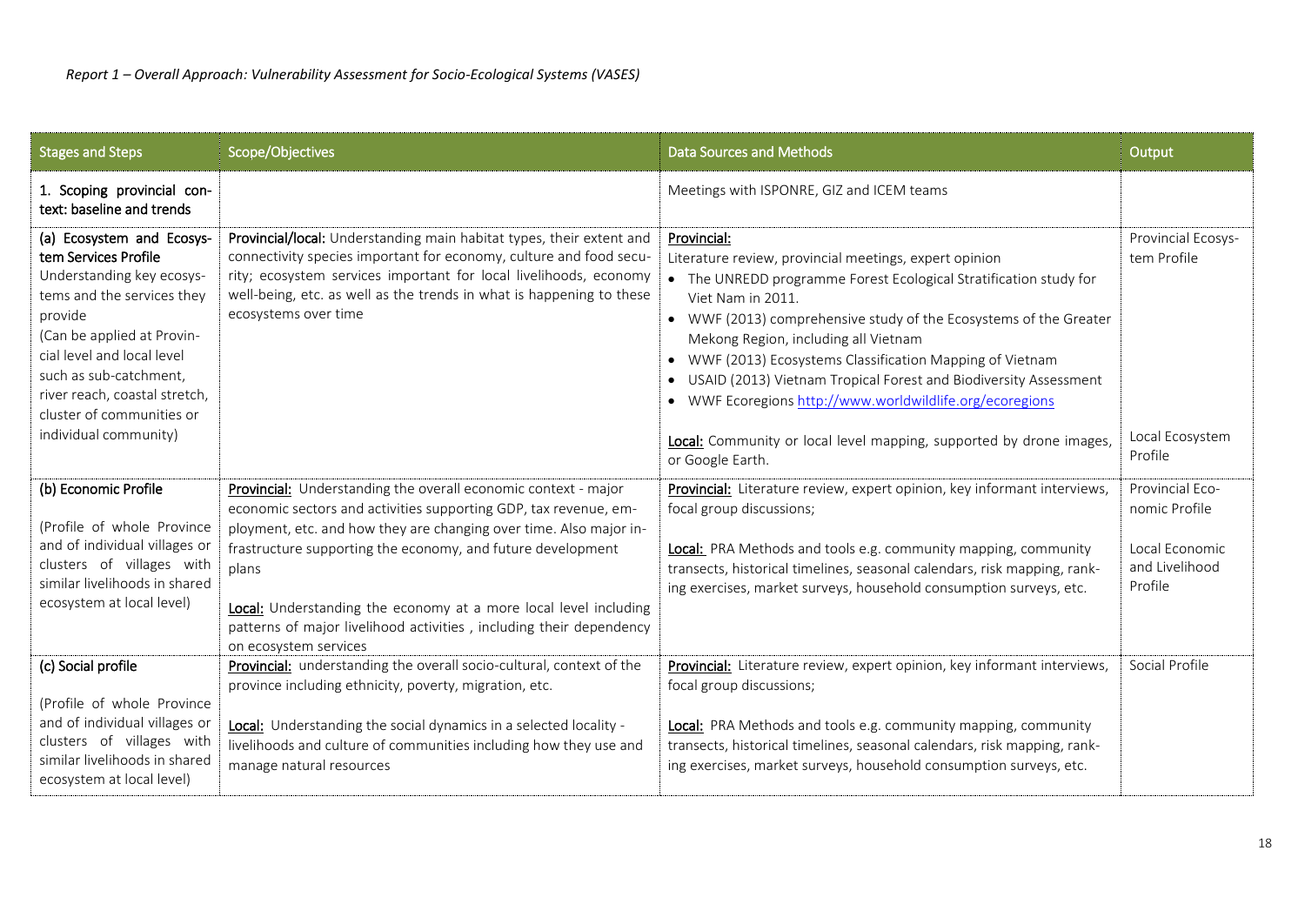| (d) Climate Profile                                                     | Understanding current climate characteristics in the local area, pre-<br>vious extreme events and major concerns on climate risk from the<br>perspective of different stakeholders;                                                                                                                                                                                                                                                                                                                                                                                                                                                                                                                                                                                                                                                                                                                                                                                                                                                                                                                                                                                              | Provincial: Current climate information and Information on past ex-<br>treme events from provincial sources<br>Local: Climate risk mapping, climate risk calendar and seasonal (liveli-<br>hood) calendar, Venn diagrams, timelines, historical transects, etc.                                                                                                                                                                                                                                                                                                                                                                                                                                                                                               | Provincial Climate<br>Profile<br>Local climate pro-<br>file and risk map                                               |
|-------------------------------------------------------------------------|----------------------------------------------------------------------------------------------------------------------------------------------------------------------------------------------------------------------------------------------------------------------------------------------------------------------------------------------------------------------------------------------------------------------------------------------------------------------------------------------------------------------------------------------------------------------------------------------------------------------------------------------------------------------------------------------------------------------------------------------------------------------------------------------------------------------------------------------------------------------------------------------------------------------------------------------------------------------------------------------------------------------------------------------------------------------------------------------------------------------------------------------------------------------------------|---------------------------------------------------------------------------------------------------------------------------------------------------------------------------------------------------------------------------------------------------------------------------------------------------------------------------------------------------------------------------------------------------------------------------------------------------------------------------------------------------------------------------------------------------------------------------------------------------------------------------------------------------------------------------------------------------------------------------------------------------------------|------------------------------------------------------------------------------------------------------------------------|
| 2. Identification description<br>and mapping of SESs and<br><b>KEAs</b> | Identification of all SESs and KEAs in each Province, ranking of their<br>importance, fuller descriptions of selected priorities in each prov-<br>ince and short-list for selection for micro-level assessment. Map-<br>ping of priority SES and KEAs                                                                                                                                                                                                                                                                                                                                                                                                                                                                                                                                                                                                                                                                                                                                                                                                                                                                                                                            | Information in profiles a-d, and mapped information collected or pre-<br>pared for these profiles; Google Earth, expert knowledge and opinion<br>of team members                                                                                                                                                                                                                                                                                                                                                                                                                                                                                                                                                                                              | Provincial SES<br>and KEA Profile                                                                                      |
| 3. Vulnerability<br>Assess-<br>ment of priority SESs and<br><b>KEAs</b> |                                                                                                                                                                                                                                                                                                                                                                                                                                                                                                                                                                                                                                                                                                                                                                                                                                                                                                                                                                                                                                                                                                                                                                                  |                                                                                                                                                                                                                                                                                                                                                                                                                                                                                                                                                                                                                                                                                                                                                               |                                                                                                                        |
| (a)Identifying potential im-<br>pacts on SESs and KEAs                  | Provincial:<br>Understanding potential climate impacts on priority SESs, main sec-<br>tors of provincial economy, important production systems, and key<br>infrastructure assets, including both exposure and sensitivity to<br>climate risks. This includes consideration of how ecosystem func-<br>tions and processes, habitat extent and condition and species will<br>change under pressure of climate impacts<br>These climate impacts also have to be seen in the context of under-<br>standing how broad economic development trends are already put-<br>ting pressure on the ecosystems, and are at the same time putting<br>pressures on livelihoods and the way of life in the province<br>Local:<br>Understanding how communities dependence on ecosystem ser-<br>vices will change, and the way they use and manage ecosystems<br>under the conditions of changing climate - including changes in<br>which products and how much of them are harvested; how much is<br>consumed in the household and how much is sold; changes in cus-<br>tomary rights, resource access/tenure and locally agreed use rules;<br>changes in community-based management institutions | Provincial:<br><b>ICEM CAM Methodology</b><br>Downscaled Climate Projections overlay on key SESs and KEAs, Hydro-<br>logical modelling<br>Review of government policies and plans and private sector invest-<br>ment, key informants interviews, focus group discussions.<br>Assessing impacts of past extreme variation in climate pattern or ex-<br>treme weather events on species and habitats, and their ability/speed<br>of recovery.<br>Local:<br>Tools for ecosystem services site-based assessment (TESSA)<br>SDF/IUCN "CREATE" (Shott and Mather, 2012) and/or CARE CVCA<br>Methods (Daze et. al. 2009).<br>Climate risk mapping, climate risk calendar and seasonal (livelihood)<br>calendar, Venn diagrams, timelines, historical transects, etc. | Impact matrix and<br>narrative for pri-<br>ority SESs and<br>KEAs<br>Impact matrix and<br>narrative for local<br>level |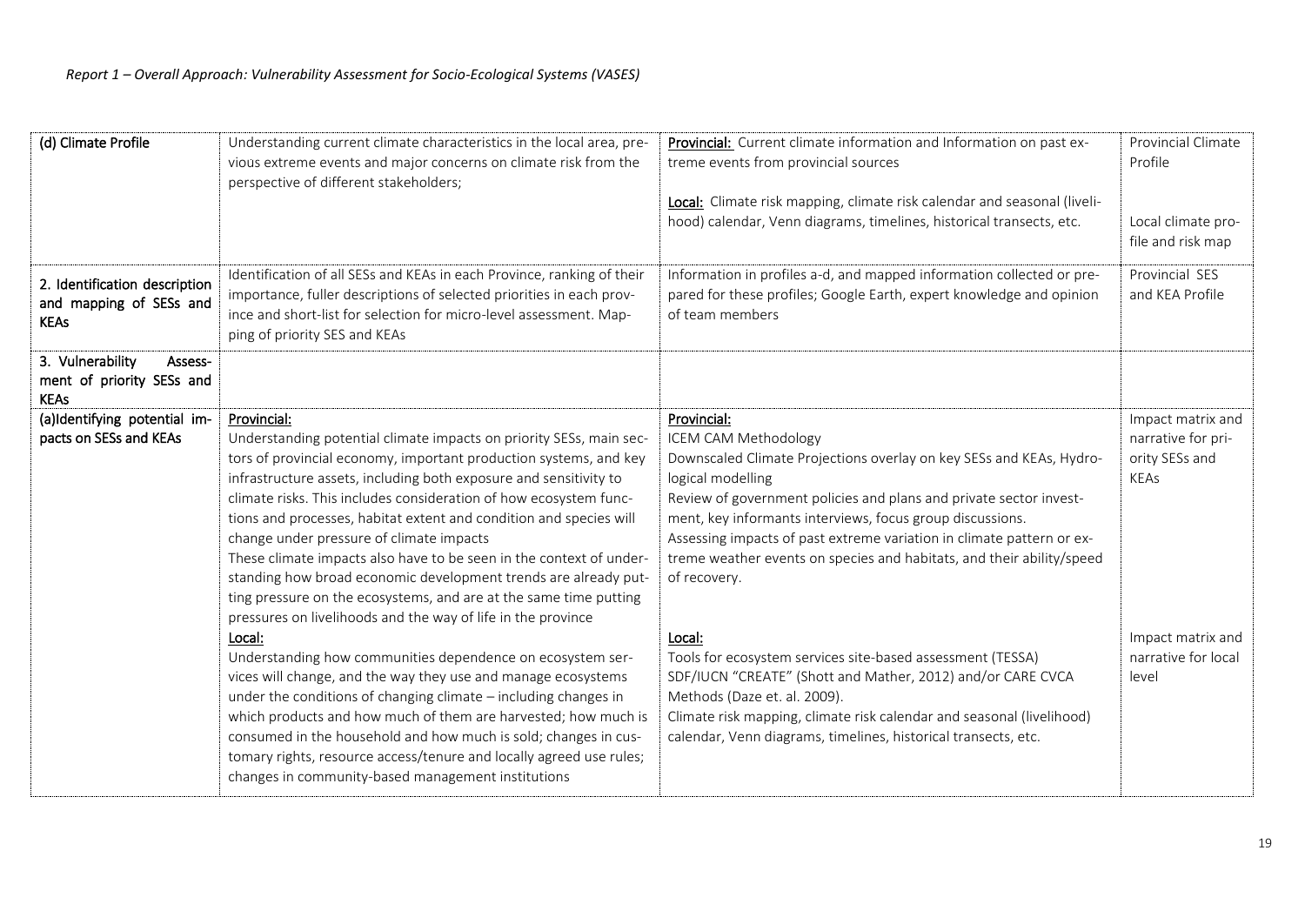| (b) Adaptive capacity of SES  | Provincial:                                                                                                                             | Provincial:                                                              | Description of       |
|-------------------------------|-----------------------------------------------------------------------------------------------------------------------------------------|--------------------------------------------------------------------------|----------------------|
| and KEAs                      | Understanding the extent to which provincial policy, investment                                                                         | Literature review, expert opinion, key informant interviews, spatial     | Provincial Adap-     |
| Provincial: Understanding     | decisions, regulations and standards, institutional structures, plan-<br>ning processes, and management regimes support effective adap- | analysis                                                                 | tive Capacity        |
| Adaptive Capacity at the      | tation. Understanding previous responses to extreme events at the                                                                       |                                                                          |                      |
| provincial level              | provincial level. Also understanding how ecosystems and their                                                                           |                                                                          |                      |
|                               | component species and habitats are able to respond and adapt to                                                                         |                                                                          |                      |
| Local: Understanding          | climate impacts.                                                                                                                        |                                                                          |                      |
| Adaptive Capacity at the      | Local:                                                                                                                                  | Local:                                                                   | Description of lo-   |
| community level               | Understanding the extent to which community-based institutions                                                                          | SDF/IUCN CREATE tools (Shott and Mather 2012) + University of            | cal adaptive ca-     |
|                               | and different user-groups/interest groups can support changes in                                                                        | Bern/IUCN PLI tools (Roth and Rist, 2012)                                | pacity               |
|                               | livelihoods, agricultural practices and local use of natural resources.                                                                 |                                                                          |                      |
|                               | Understanding household coping strategies in response to previous                                                                       |                                                                          |                      |
|                               | extreme events.                                                                                                                         |                                                                          |                      |
| (c) Overall Vulnerability As- | Provincial: Vulnerability of priority SESs and key infrastructure sup-                                                                  | ICEM CAM methodology                                                     | Vulnerability        |
| sessment                      | porting large-scale economic activity                                                                                                   | Ranking of cells in matrix of potential impacts versus adaptive capacity | scores and rank-     |
| = (exposure x sensitivity)    |                                                                                                                                         | (Can be applied at both provincial and local levels)                     | ing of 10 key SESs   |
| /adaptive capacity            | <b>Local:</b> Vulnerability of specific examples of selected SESs                                                                       |                                                                          | Key local vulnera-   |
|                               |                                                                                                                                         |                                                                          | bilities that need   |
|                               |                                                                                                                                         |                                                                          | to be addressed      |
| 4. Identifying EbA options    | Provincial:                                                                                                                             | Provincial:                                                              | List of potential    |
| for SESs and KEAs             | - what changes in provincial policy, investment decisions, regula-                                                                      | ICEM CAM Method, Literature review, expert opinion; adoption of best     | EbA options at       |
|                               | tions and standards, institutional structures, planning processes                                                                       | practice. ADB guidelines (ADB 2011; 2012; 2013)                          | provincial level     |
|                               | and management regimes will support adaptation, including by                                                                            |                                                                          | with initial priori- |
|                               | maintaining or enhancing the future flow of environmental services                                                                      |                                                                          | tization and         |
|                               | that supports provincial development                                                                                                    |                                                                          | one or two con-      |
|                               | - what conservation and restoration or other management action                                                                          |                                                                          | cept notes           |
|                               | to be undertaken or led by government agencies will enhance ad-                                                                         |                                                                          | Short-list of pro-   |
|                               | aptation e.g.:<br>• establishment of new protected areas,                                                                               |                                                                          | posed EbA inter-     |
|                               | expansion of core zones                                                                                                                 |                                                                          | ventions at the lo-  |
|                               | changes in use rules in buffer zones                                                                                                    |                                                                          | cal level            |
|                               | • provision of increased resources for forest fire management                                                                           |                                                                          |                      |
|                               |                                                                                                                                         |                                                                          |                      |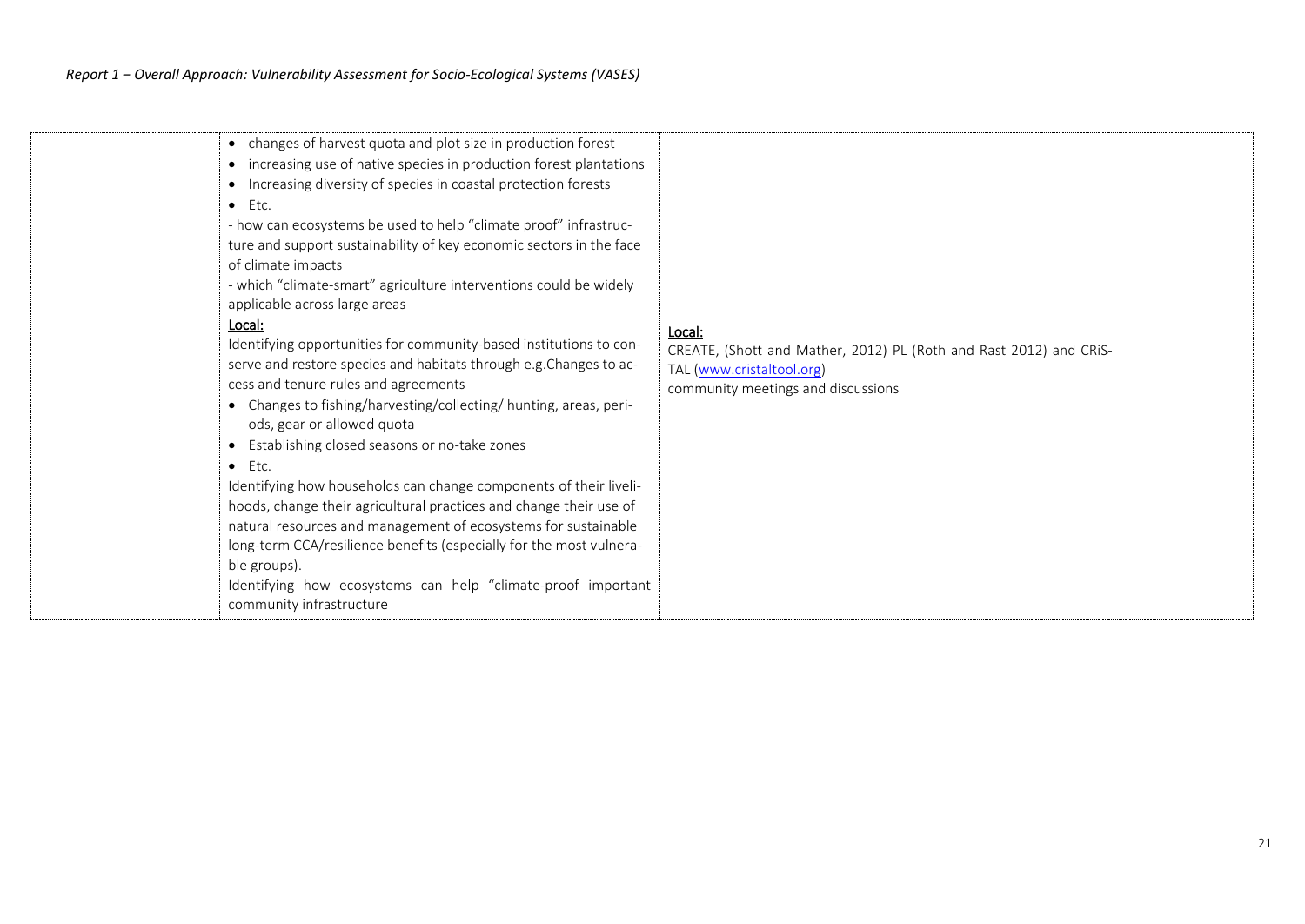#### <span id="page-21-0"></span>References

ADB (2011) Guidelines for Climate Proofing Investment in the Transport Sector: Road Infrastructure Projects

ADB (2012) Guidelines for Climate Proofing Investment in Agriculture, Rural Development, and Food Security

ADB (2013) Guidelines for Climate Proofing Investment in the Energy Sector

Adger, W. N. and Vincent, K., 2005.Uncertainty in adaptive capacity. (IPCC Special Issue on 'Describing Uncertainties in Climate Change to Support Analysis of Risk and Options') Comptes Rendus Geoscience 337(4), 399-410.

Balangue, Tonie O, (2013) Compendium of Climate Change Vulnerability and Impact Assessment Tools, Climate Change Commission, Philippines.

Bezuijen, M.R., Morgan, C, Mather R.J (2011) A Rapid Vulnerability Assessment of Coastal Habitats and Selected Species to Climate Risks in Chanthaburi and Trat (Thailand), Koh Kong and Kampot (Cambodia), and KienGiang, Ben Tre, Soc Trang and Can Gio (Vietnam). Gland, Switzerland: IUCN.

Carg, Amit, et. al., (2007) Handbook of Current and Next Generation Vulnerability and Adaptation Assessment Tools

Chapin, F. S., G. P. Kofinas, and C. Folke. (Eds). 2009. *Principles of ecosystem stewardship: resilience-based natural resource management in a changing world*. New York: Springer Science and Business Media.

CRiSTAL Manual tool: [www.cristaltool.org](http://www.cristaltool.org/)

Dazé, A. , Ambrose K. and Ehrhart C. (2009). "*Climate Vulnerability and Capacity Analysis Handbook*". CARE International. [http://www.careclimatechange.org/files/adaptation/CARE\\_CVCAHandbook.pdf](http://www.careclimatechange.org/files/adaptation/CARE_CVCAHandbook.pdf)

Hills, D. and Bennett, A., 2010. Framework for developing climate change adaptation strategies and action plans for agriculture in Western Australia. Department of Agriculture and Food, Government of Western Australia.

ICEM (2011). Presentation: Basin-wide Climate Change Impact and Vulnerability Assessment for Wetlands of the LMB for Adaptation Planning. 2nd Regional Expert Advisory Workshop, Vientiane, 11-12 July 2011.

ICEM (2015) Vulnerability Assessment and Adaptation Planning For Building Resilient Mekong Towns ADB and the Nordic Development Fund, Hanoi. ISBN 978-0-9924435-5-9.

IPCC (2007): Summary for Policymakers. In: Climate Change 2007: Impacts, Adaptation and Vulnerability. Contribution of Working Group II to the Fourth Assessment Report of the Intergovernmental Panel on Climate Change, M.L. Parry, O.F. Canziani, J.P. Palutikof, P.J. van der Linden and C.E. Hanson, Eds., Cambridge University Press, Cambridge, UK, 7-22.

Marshall, N. Marshall, P. Tamelander, J. Obura, D. Malleret-King, D. Cinner, J.(2009). *A Framework for Social Adaptation to Climate Change: Sustaining Tropical Coastal Communities and Industries*. Gland, Switzerland: IUCN.

Meynell,P.J., Thongsavath, O., Xeuasing, K., Vannalath, V., and Glémet, R. (2014).*Climate Vulnerability Assessment of BeungKiatNgongRamsar site, Lao PDR* Vientiane, Lao PDR: IUCN.127pp. (IUCN 2014)

Morgan, C. L. (2011). "*Vulnerability Assessment: A Review of Approaches*".IUCN, Gland, Switzerland.

Preston, B.L. and Stafford-Smith, M., ( 2009) *Framing vulnerability and adaptive capacity assessment: Discussion paper.* CSIRO Climate Adaptation Flagship Working paper No. 2. <http://www.csiro.au/org/ClimateAdaptationFlagship.html>

PROVIA (2013)."*PROVIA Guidance on Assessing Vulnerability, Impacts and Adaptation to Climate Change*".Consultation document, United Nations Environment Programme, Nairobi, Kenya, Pp.198. Available at: [www.unep.org/provia/.../PROVIA\\_guidance\\_report\\_low\\_resolution.pdf](http://www.unep.org/provia/.../PROVIA_guidance_report_low_resolution.pdf)